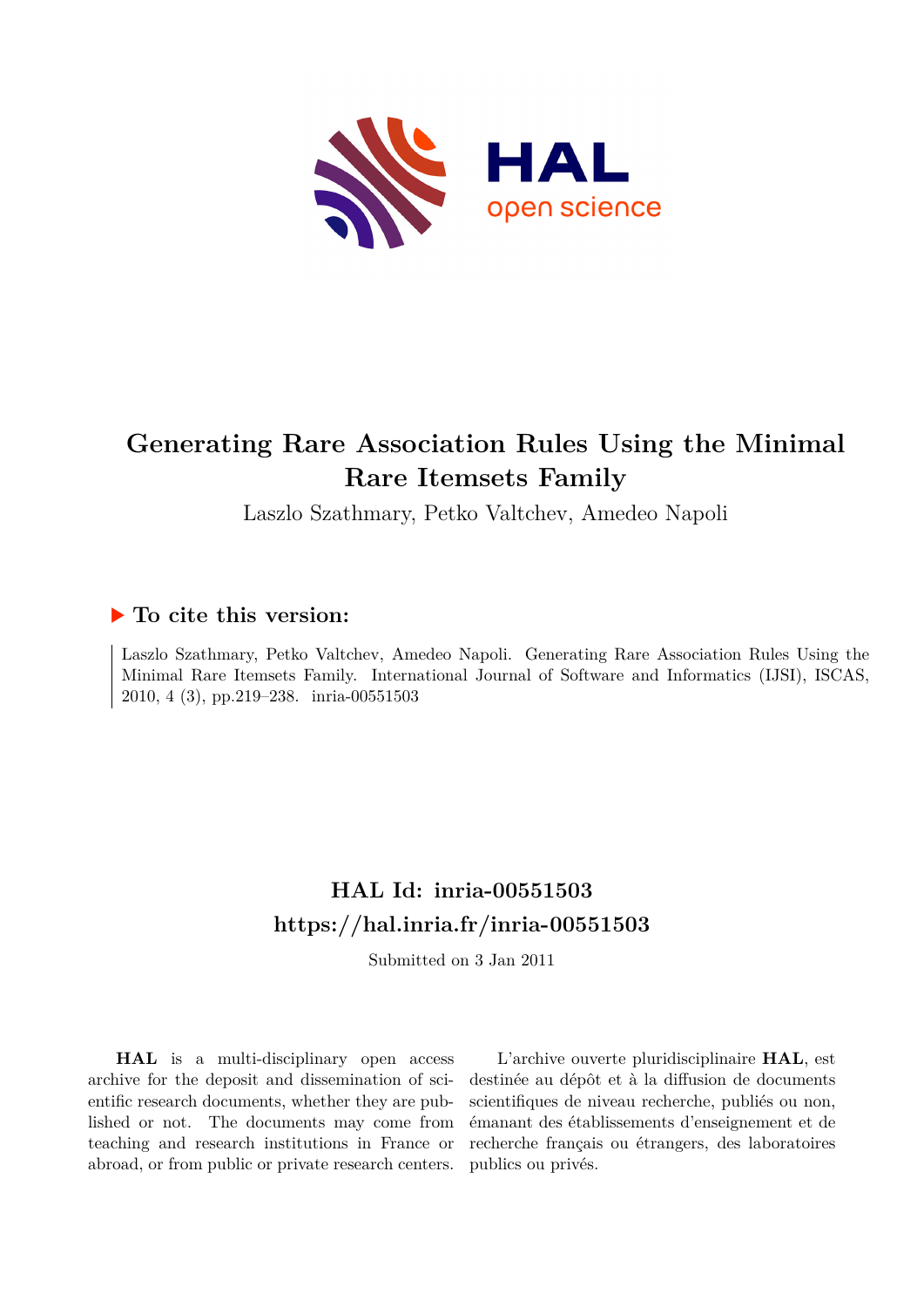## Generating Rare Asso
iation Rules Using the Minimal Rare Itemsets Family

Laszlo Szathmary<sup>1</sup>, Petko Valtchev<sup>1</sup>, and Amedeo Napoli<sup>2</sup>

<sup>1</sup> (Dépt. d'Informatique UQAM, C.P. 8888, Succ. Centre-Ville, Montréal H3C 3P8, Canada)  $^2$  (LORIA UMR 7503, B.P. 239, 54506 Vandœuvre-lès-Nancy Cedex, France)

Abstract Rare association rules correspond to rare, or infrequent, itemsets, as opposed to frequent ones that are targeted by onventional pattern miners. Rare rules ree
t regoperation to an new provide value of low-state values and construction provides inside values, and to an expert, espe
ially in areas su
h as geneti
s and medi
al diagnosis where some spe
i ases. The work presented here is number of the work presented here is most presented here is more than the work tivated by the long-standing open question of e
iently mining strong rare rules, i.e., rules with high commutative and low support. The and propose and the solution for normally the s set of minimal rare itemsets. This set serves as <sup>a</sup> basis for generating rare asso
iation rules.

Key words: data mining; knowledge discovery in databases (KDD); itemset extraction; rare itemsets; rare asso
iation rules; rare item problem

Szathmary L, Valt
hev P, Napoli A. Generating rare asso
iation rules using the minimal rare itemsets family. Int J Software Informatics, 2010, 4(3): 219-238. http://www.ijsi.org/ 1673-7288/4/i56.htm

### 1 Introduction

Conventional pattern miners target the frequent itemsets and rules in a dataset. These are believed to reflect the globally valid trends and regularities dug in the data, hence they typically support modelling and/or prediction. Yet in many cases global trends are known or predictable beforehand by domain experts, therefore such patterns do not bear mu
h value to them. In ontrast, regularities of lo
al s
ope, i.e., overing only a small number of data re
ords, or transa
tions, may be of higher interest as they ould translate less well-known phenomena, e.g., ontradi
tions to the general beliefs in the domain or notable exceptions thereof  $[16]$ . This is often true in areas such as geneti
s and medi
al diagnosis where many deviations / symptom ombinations will only manifest in a small number of patient cases. Hence the potential of the methods for mining the corresponding patterns and rules for supporting a more focused analysis of the re
orded biomedi
al data. The present paper is a revised and extended version of  $[23]$  and  $[24]$ .

### 1.1 Motivating examples

A first case study for atypical patterns and rules pertains to a French biomedical database, the STANISLAS cohort [17]. The STANISLAS cohort comprises the medical

Corresponding author: Laszlo Szathmary; e-mail: Szathmary.L@gmail.com Received 2010-08-18; revised 2010-10-01; accepted 2010-10-14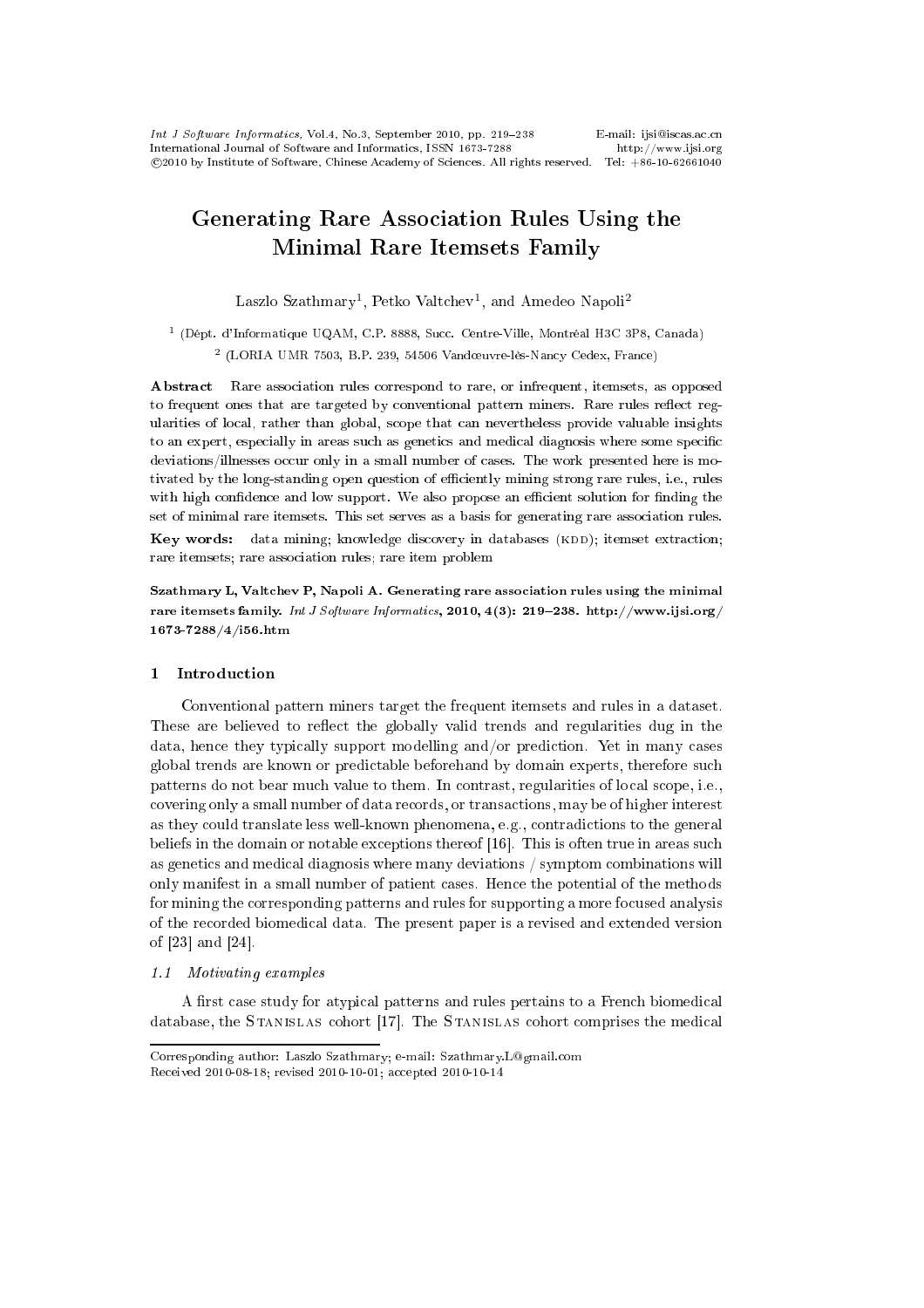records of a thousand presumably healthy French families. In a particular problem settings, the medical experts are interested in characteristics and relations that pertain to a very small number of individuals. For instan
e, a key goal in this ontext is to investigate the impact of genetic and environmental factors on diversity in cardiovascular risk factors. Interesting information to extract from the cohort database includes the patient profiles associating genetic data with extreme or borderline values of biologi
al parameters. However, su
h types of asso
iations should be atypi
al in healthy ohorts.

To illustrate the concept of rare rules and its potential benefits, assume we want to target the causes for a group of cardiovascular diseases (CVD) within the STANIS-LAS cohort. If a frequent combination of CVD and a potential factor is found, then the factor may be reasonably qualified as a facilitator for the disease. For instance, a frequent itemset "{elevated cholesterol level,  $\text{CVD}$ }" and a strong association rule "{elevated cholesterol level}⇒ {CVD}" would empirically validate the widely acknowledged hypothesis that people with high holesterol level are at serious risk of developing a CVD. In ontrast, if the itemset involving a fa
tor and CVD is rare, this would suggest an inhibiting effect on the disease. For instance, the rareness of the itemset "{vegetarian,  $CVD$ }" would suggest that a good way to reduce the CVD risk is to observe a vegetarian diet.

The second case study pertains to pharmacovigilance, a domain of pharmacology dedicated to the detection, monitoring and study of adverse drug effects. Given a database of clinical records together with taken drugs and adverse effects, mining relevant itemsets would enable a formal association between drugs adverse effects. Thus, the dete
ted patterns of (
ombinations of ) drugs with undesired (or even fatal) effects on patients could provide the basis for an informed decision as to the withdrawal or continuance of a given drug. Such decision may affect specific patients, part of or even in the entire drug market (see, for instan
e, the withdrawal of the lipid-lowering drug Cerivastatin in August 2001). Yet in order to make appear the alarming patterns of adverse effects, the benign ones, which compose the bulk of the database content, should be filtered out first. Once again, there is a need to skip the typi
al phenomena and to fo
us on less expe
table ones. It is noteworthy that similar reasoning may be abstracted from unrelated problem domains such as bank fraud dete
tion where fraudulent behaviour patterns manifest in only a tiny portion of the transa
tion database ontent.

### 1.2 State of the art

Pattern mining based on the support metrics is biased upon the detection of trends that are  $-\text{up to a tolerance threshold }-\text{globally valid}$ . Hence a straightforward approach to the detection of atypical and local regularities has been to relax the crisp and uniform minimal support criterion for patterns [26].

In a naïve problem settings, the minimal support could be decreased sufficiently to in
lude in the frequent part of the pattern family all potentially interesting regularities. Yet this would have a devastating impa
t on the performan
es of the pattern miner on top of the additional difficulties in spotting the really interesting patterns within the resulting huge output (known as the *rare item problem*  $[15, 29]$ ).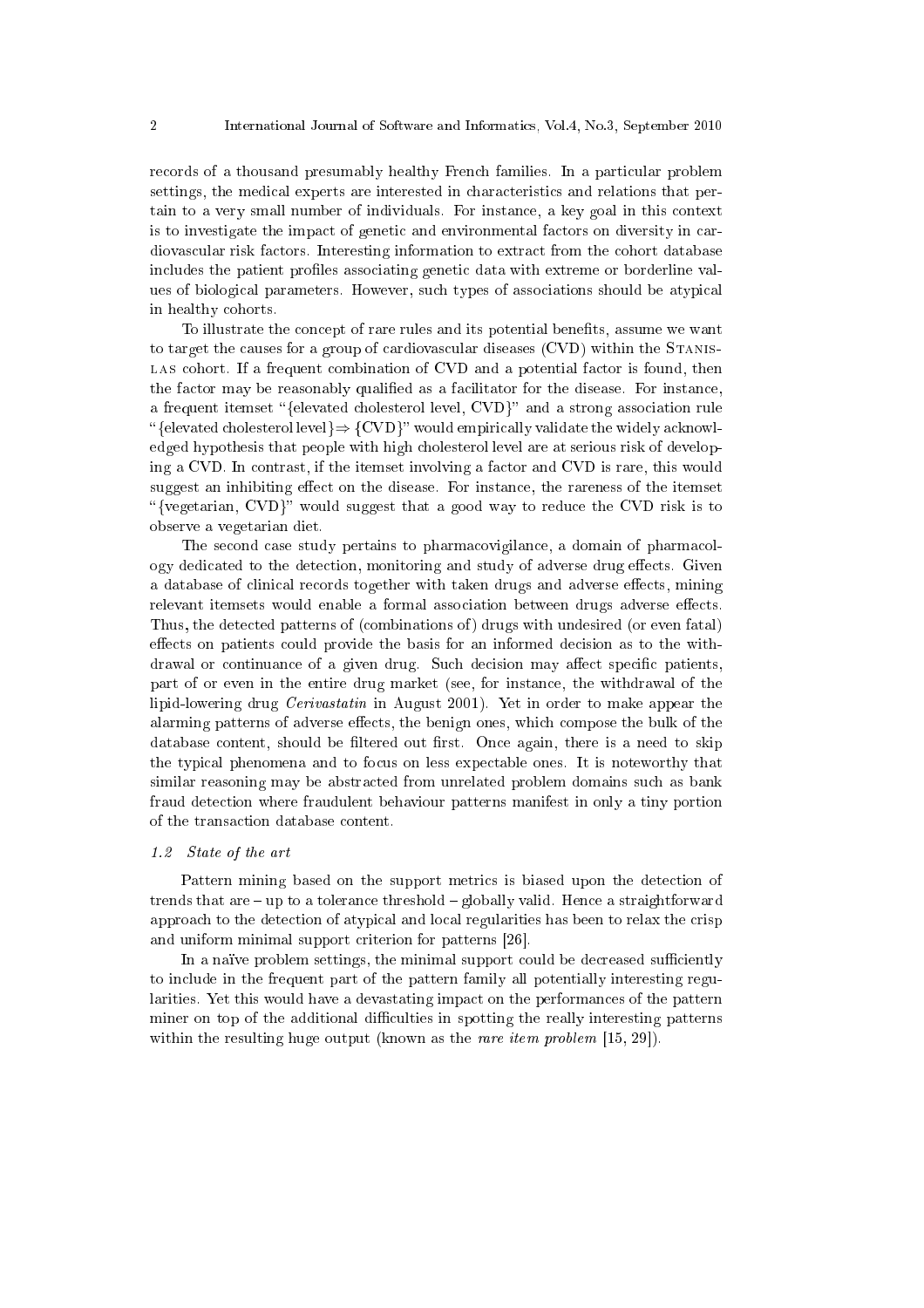A less uniform support criterion is designed in [29] where the proposed method RSAA (Relative Support Apriori Algorithm) relies on item-wise minimal support thresholds with user-provided values. RSAA outputs all itemsets, and hen
e rules, having their support above at least one support threshold orresponding to a member item. Thus, the output still omprises all frequent itemsets and rules together with some, but not ne
essarily all, atypi
al ones.

A higher degree of automation is a
hieved in MSapriori (Multiple Supports Apriori)  $[15]$  by modulating the support of an itemset with the supports of its member items. Thus, the support is in
reased by a fa
tor inversely proportional to the lowest member support, which, on the bottom line increases the chances of itemsets involving infrequent items to nevertheless make it to the frequent part of the pattern family. Once more, the overall effect is the extension of the frequent part in the pattern family by some infrequent itemsets.

In [28], Wu *et al.* proposes an extension of the traditional association rule mining framework to include rules of forms  $A \Rightarrow \neg B$ ,  $\neg A \Rightarrow B$ , and  $\neg A \Rightarrow \neg B$ , which indicate negative associations between itemsets. Negative association rules are obtained using infrequent itemsets. In ontrast to positive asso
iation rules, negative asso
iation rules provide information about the absen
e of ertain itemsets. Emerging patterns are itemsets whose support increases significantly from one dataset to another. Emerging patterns are said to apture emerging trends in time-stamped databases, or to apture differentiating characteristics between classes of data. Emerging patterns can have low support in dataset  $D_1$  and high support in  $D_2$ , thus they can yield some important changes between the two datasets. See  $[19]$  for a survey on emerging patterns. In  $[20]$ , the authors are interested in the extraction of concepts with smaller support in a given lattice. This work is carried out in the framework of Formal Concept Analysis [8] and is related to our work. However, our search for rare itemsets and rare association rules (with high confidence) is directly performed on data rather than exploring concepts within a concept lattice.

Our own approa
h is a more radi
al departure from the standard pattern mining settings as it focuses directly on the infrequent part of the pattern family that becomes the mining target. The underlying key notion is the rare itemset (rule) defined as an itemset (rule) with support lower than the threshold. Apriori-Inverse.[10], and MIISR (Mining Interesting Imperfectly Sporadic Rules) [11] are two methods from the literature that exploit the same rarity notion, yet the former would ex
lusively mine perfe
tly rare itemsets (i.e., having ex
lusively rare subsets) while the latter slightly relaxes this overtly crisp constraint. This, on the bottom line, amounts to exploring rare patterns within the order filter above the rare singleton itemsets (i.e., rare items) in the itemset latti
e while ignoring rare itemsets mixing both rare and frequent items.

Here we propose a framework that is specifically dedicated to (i) the extraction of rare itemsets and (ii) the generation of rare asso
iation rules. It is based on an intuitive yet formal definition of rare itemset and rare association rule. Our goal is to provide a theoretical foundation for rare pattern mining and rare association rule generation, with definitions of reduced representations and complexity results for mining tasks, as well as to develop an algorithmic tool suite (within the CORON project [25]) together with the guidelines for its use.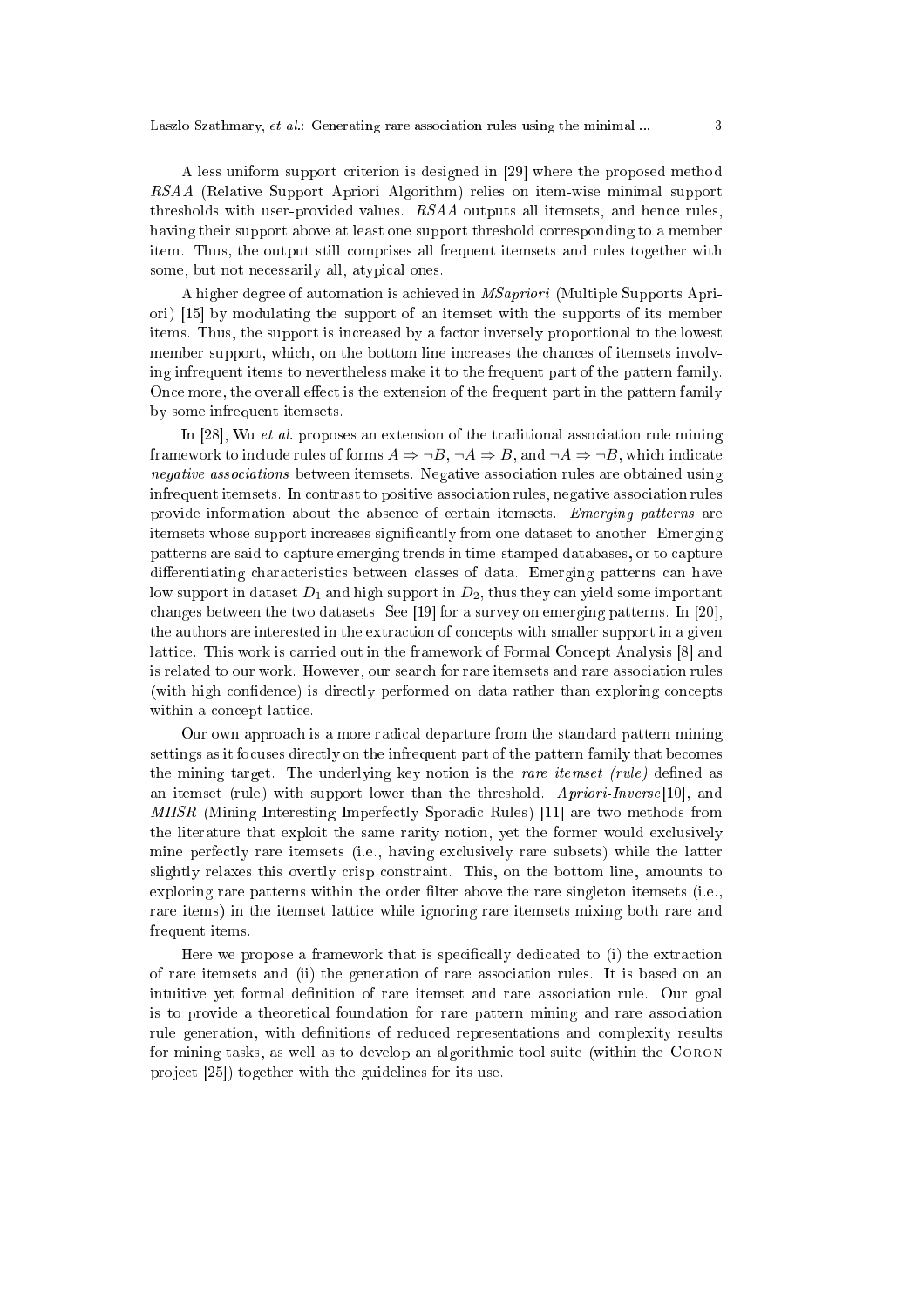It is noteworthy that playing with minimal support is not the only way to approach the mining of atypical regularities. Thus, different statistical measures may be used to assess atypicality of patterns that are not bound to the number of occurrences. Moreover, the availability of an explicitly expressed body of expert knowledge or expe
tations/beliefs (e.g., as general rules) for a parti
ular dataset or analysis problem enables a more focused pattern extraction where an unexpected or exceptional pattern is assessed with respe
t to a generally admitted one (a relevant dis
ussion thereof may be found in  $[27]$ .

Rare itemsets, similarly to frequent ones, could be easily turned into rules, i.e. by splitting them into premise and conclusion subsets. The resulting rules are necessarily rare but their confidence would vary. Only rules of high confidence can be reasonably onsidered as regularities.

The extraction of rare itemsets and rules presents significant challenges for data mining algorithms [26]. In particular, algorithms designed for frequent itemset mining are inadequate for extra
ting rare asso
iation rules. Therefore, as it was argued in [25], new specific algorithms have to be designed. The problem with conventional frequent itemset mining approa
hes is that they have a (physi
al) limit on how low the minimum support can be set. We call this absolute limit the *barrier*: the barrier is the absolute minimum support value that is still manageable for a given frequent itemset mining algorithm in a given omputing environment. The exa
t position (value) of the barrier depends on several variables, su
h as: (1) the database (size, density, highly- or weakly-correlated, etc.); (2) the platform (characteristics of the machine that is used for the calculation  $(CPU, RAM)$ ; (3) the software (efficient / less efficient implementation), etc. Conventional search techniques are *always* dependent on a physi
al limit that annot be rossed: it is almost ertain that the minimum support cannot be lowered to  $1<sup>1</sup>$  The questions that arise are: how can the barrier be crossed; what is on the other side of the barrier; what kind of information is hidden; and mainly, how to extract interesting association rules from the negative side of the barrier.

### 1.3 Contribution

In order to generate rare association rules, first rare itemsets have to be extracted. In [18] it is stated that the negative border of frequent itemsets can be found with levelwise algorithms. In the next section, first we propose a straightforward modification of the *Apriori* algorithm for this task called *Apriori-Rare*. During the levelwise search, *Apriori* computes the support of *minimal rare itemsets* (mRIs), i.e. rare itemsets su
h that all proper subsets are frequent. Instead of pruning the mRIs, Apriori-Rare retains them. After Apriori-Rare we introdu
e an optimized method called  $MRG-Exp$  that limits the exploration to frequent generators only. Generators are itemsets that have no proper subsets with the same support. Experimental results reveal that  $MRG$ -Exp is more efficient on dense, highly correlated datasets. In addition, we show that the output of the two algorithms are *identical*.

In the second part of the paper, we focus on the search for valid rare association rules, *i.e.* rules with low support and high confidence. Once all rare itemsets are available, in theory it is possible to generate all valid rare asso
iation rules. However,

<sup>&</sup>lt;sup>1</sup> When the absolute value of minimum support is 1, then all existing itemsets are frequent.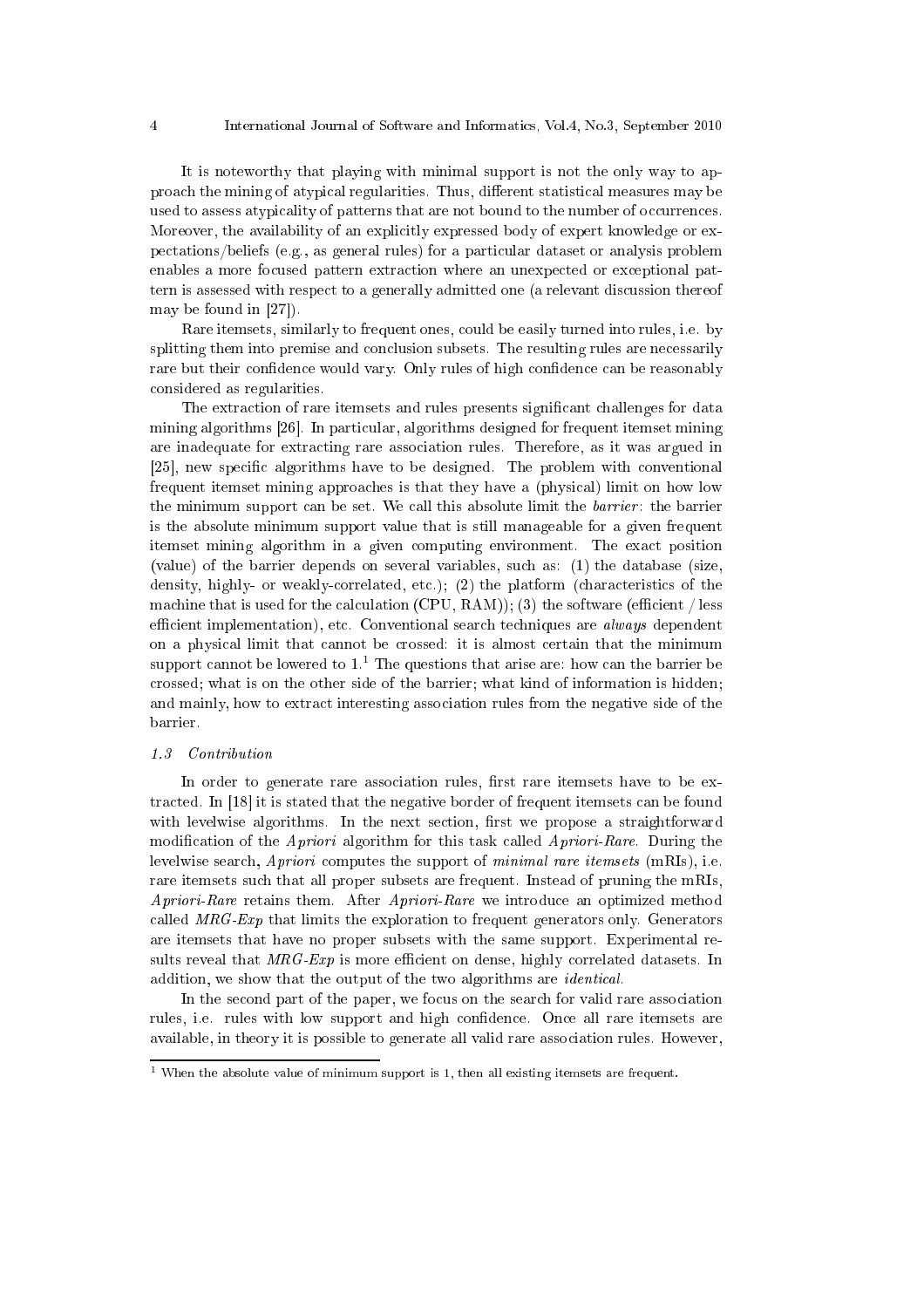this method has two drawba
ks. First, the restoration of all rare itemsets is a very memory-expensive operation due to the huge number of rare itemsets. Second, having restored all rare itemsets, the number of generated rules would be even more. Thus, the same problem as in the ase of frequent valid asso
iation rules has to be fa
ed: dealing with a huge number of rules of whi
h many are redundant and not interesting at all

Frequent itemsets have several condensed representations, e.g. closed itemsets [21], generators representation [13], free-sets [1], non-derivable itemsets [5], etc. However, from the appli
ation point of view, the most useful representations are losed itemsets and generators. Among frequent asso
iation rules, bases are spe
ial rule subsets from whi
h all other frequent asso
iation rules an be restored with a proper inference mechanism. The set of minimal non-redundant association rules  $(\mathcal{M}\mathcal{N}\mathcal{R})$ is parti
ularly interesting, be
ause it is a lossless, sound, and informative representation of all valid (frequent) association rules [14]. Moreover, these frequent rules allow one to deduce a maximum of information with minimal hypotheses. Accordingly, the same sort of subset has been sear
hed for rare rules, namely the set of minimal rare itemset rules, presented hereafter.

The present work is motivated by the long-standing open question of devising an efficient algorithm for finding rules that have a high confidence together with a low support. This work shows a number of characteristics that are of importance. First, valid rare association rules can be extracted efficiently. Second, an interesting subset of rare association rules can be directly computed, similar to the set of (frequent)  $MNR$  rules in the case of frequent rules. Third, the method is rather easy to implement.

The paper is organized as follows. The basic concepts and definitions for frequent and rare itemsets together with the omputationally motivated results are presented in Section 2. Our two methods for computing the minimal rare itemsets are included in the same section. Then, Section 3 details the generation of informative rare association rules from rare itemsets. A detailed experimental study of the algorithms is provided in Se
tion 4. Finally, Se
tion 5 on
ludes the paper.

### 2 Frequent and Rare Itemsets

Consider the following  $5 \times 5$  sample dataset:  $\mathcal{D} = \{(1, ABDE), (2, AC),\}$  $(3, \, ABCE)$ ,  $(4, \, BCE)$ ,  $(5, \, ABCE)$ . Throughout the paper, we will refer to this example as "dataset  $\mathcal{D}$ ".

### 2.1 Basic concepts

We consider a set of *objects* or transactions  $\mathcal{O} = \{o_1, o_2, \ldots, o_m\}$ , a set of attributes or items  $\mathcal{A} = \{a_1, a_2, \ldots, a_n\}$ , and a relation  $\mathcal{R} \subseteq \mathcal{O} \times \mathcal{A}$ . A set of items is called an *itemset*. Each transaction has a unique identifier  $(tid)$ , and a set of transactions is called a *tidset*. The tidset of all transactions sharing a given itemset X is its *image*, denoted  $t(X)$ . For instance, the image of  $\{A, B\}$  in  $\mathcal{D}$  is  $\{1, 3, 5\}$ , i.e.,  $t(AB) = 135$  in our separator-free set notation. The length of an itemset X is |X|, whereas an itemset of length i is called an *i*-itemset. The (absolute) *support* of an itemset X, denoted by  $\text{supp}(X)$ , is the size of its image, i.e.  $\text{supp}(X) = |t(X)|$ .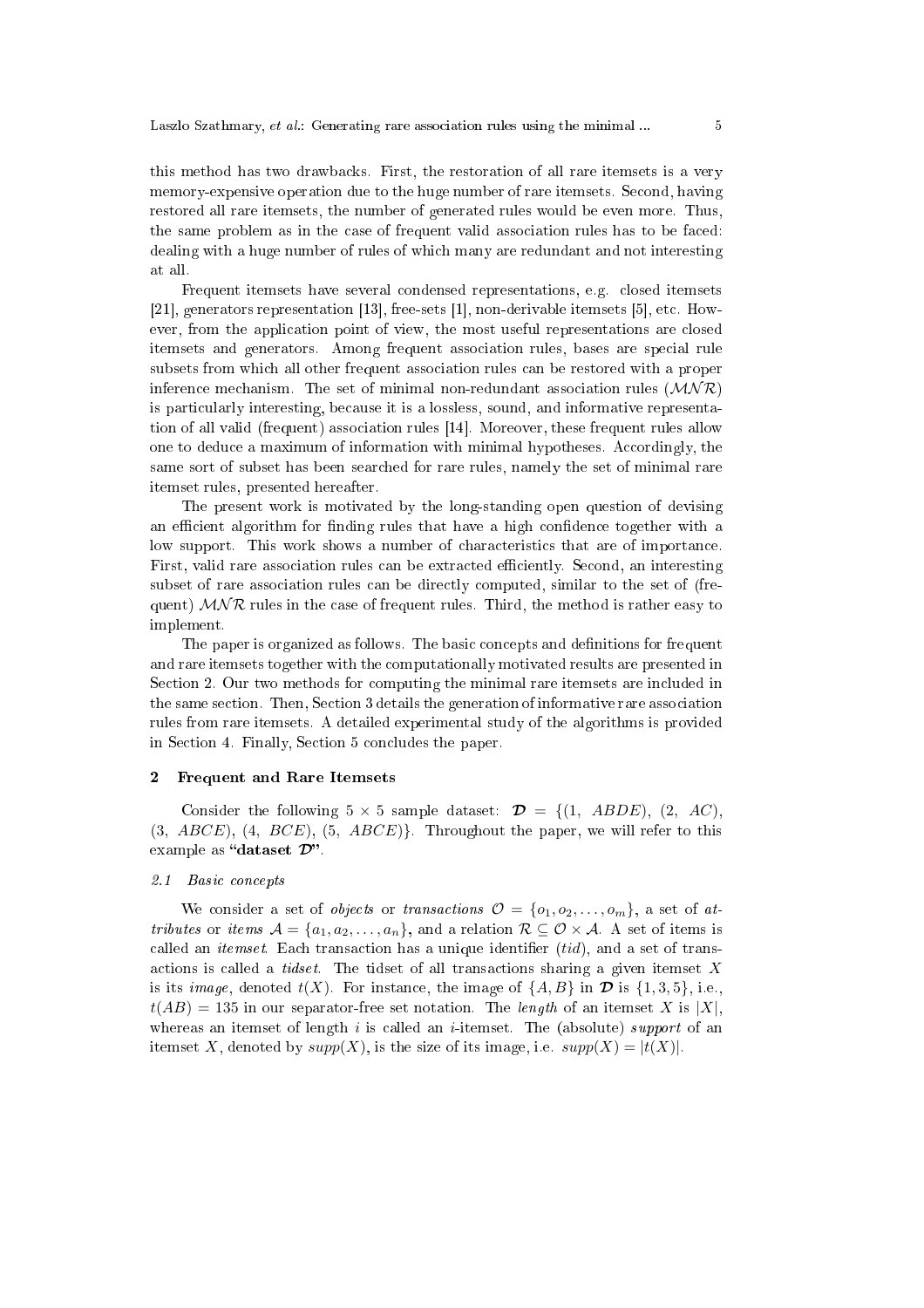Support is a prime measure of interest for itemsets: one is typically  $-$  but not exclusively – interested in regularities in the data that manifest in recurring patterns. Thus, intuitively, the itemsets of higher support are more attra
tive. Formally, the frequent itemset mining assumes a search space for interesting patterns that correspond to the Boolean lattice  $\mathcal{B}(2^{\mathcal{A}})$  of all possible itemsets (see Figure 1). The lattice is separated into two segments or zones through a user-provided "minimum support" threshold, denoted by min\_supp. Thus, given an itemset X, if  $supp(X) \geq min\_supp$ , then it is called *frequent*. Dually, if a maximal support threshold max supp is provided then an itemset P such that  $supp(P) \leq max\_supp$  is called *rare* (or *infrequent*).

Frequent itemsets (FIs) and rare itemsets belong to two mutually complementary subsets of the powerset  $2^\mathcal{A}$  that further represent contiguous zones of the lattice  $\mathcal{B}(2^\mathcal{A}).$ In the technical language of lattice theory [6], these zones represent an *order ideal* (or downset) and an order filter (or upset), respectively, which means that a subset of a frequent itemset is ne
essarily frequent and, dually, a superset of a rare itemset is ne
essarily rare. In the latti
e in Figure 1, the two zones orresponding to a support threshold of 3 are separated by a solid line. For example, the itemsets {A}, {AB}, or {BE} are frequent whereas {D}, {BD}, or {ACD} are rare.

The rare itemset family and the corresponding lattice zone is the target structure of our study. It may be further split into two parts, the itemsets of support zero, hereafter called *zero itemsets*<sup>2</sup> (X with  $supp(X) = 0$ ), on the one hand, and all other rare itemsets, on the other hand. For instance,  ${BCD}$  is a zero itemset whereas  ${D}$ is a non-zero rare itemset.

It is noteworthy that the overall split of the lattice into three "stripes" depends for its exact shape on the chosen value for min supp. Furthermore, it can be generalized to *n* stripes by providing an ordered sequence of  $n - 1$  values. Typically, we have assumed above that all itemsets an either be rare or frequent, but this needs not to always be the case. Thus, one can have two separate threshold values, one for each family, thus leaving a possibly void intermediate zone of neither-frequent-nor-rare itemsets.

Whatever the exact number of thresholds and zones, each zone is delimited by two subsets, the maximal elements and the minimal ones, respectively. For instance, the minimal frequent itemset is the empty set (whose support is  $|\mathcal{D}|$ ) whereas the family of maximal frequent itemsets depends on *min* supp. Similarly, the unique maximal rare itemset is  $\mathcal I$  which is usually, but not invariably, a zero itemset.

The above intuitive ideas are formalized in the notion of a border introduced by Mannila and Toivonen in [18]. According to their definition, the maximal frequent itemsets onstitute the positive border of the frequent zone whereas the minimal rare itemsets form the negative border of the same zone. Obviously, the same holds for the border between non-zero and zero itemsets as well.

**Equivalence Class.** An equivalence relation is induced by  $t$  on the power-set of items  $\wp(\mathcal{A})$ : equivalent itemsets share the same image  $(X \cong Z \text{ iff } t(X) = t(Z))$ [4]. Consider the equivalence class of  $X$ , denoted  $[X]$ , and its extremal elements w.r.t. set inclusion.  $[X]$  has a unique maximum (a *closed* itemset), and a set of minima (*generator* itemsets). A *singleton* equivalence class has only one element. The following definition exploits the monotony of support upon set inclusion in  $\wp(A)$ :

<sup>&</sup>lt;sup>2</sup> Not to be confused with the empty set.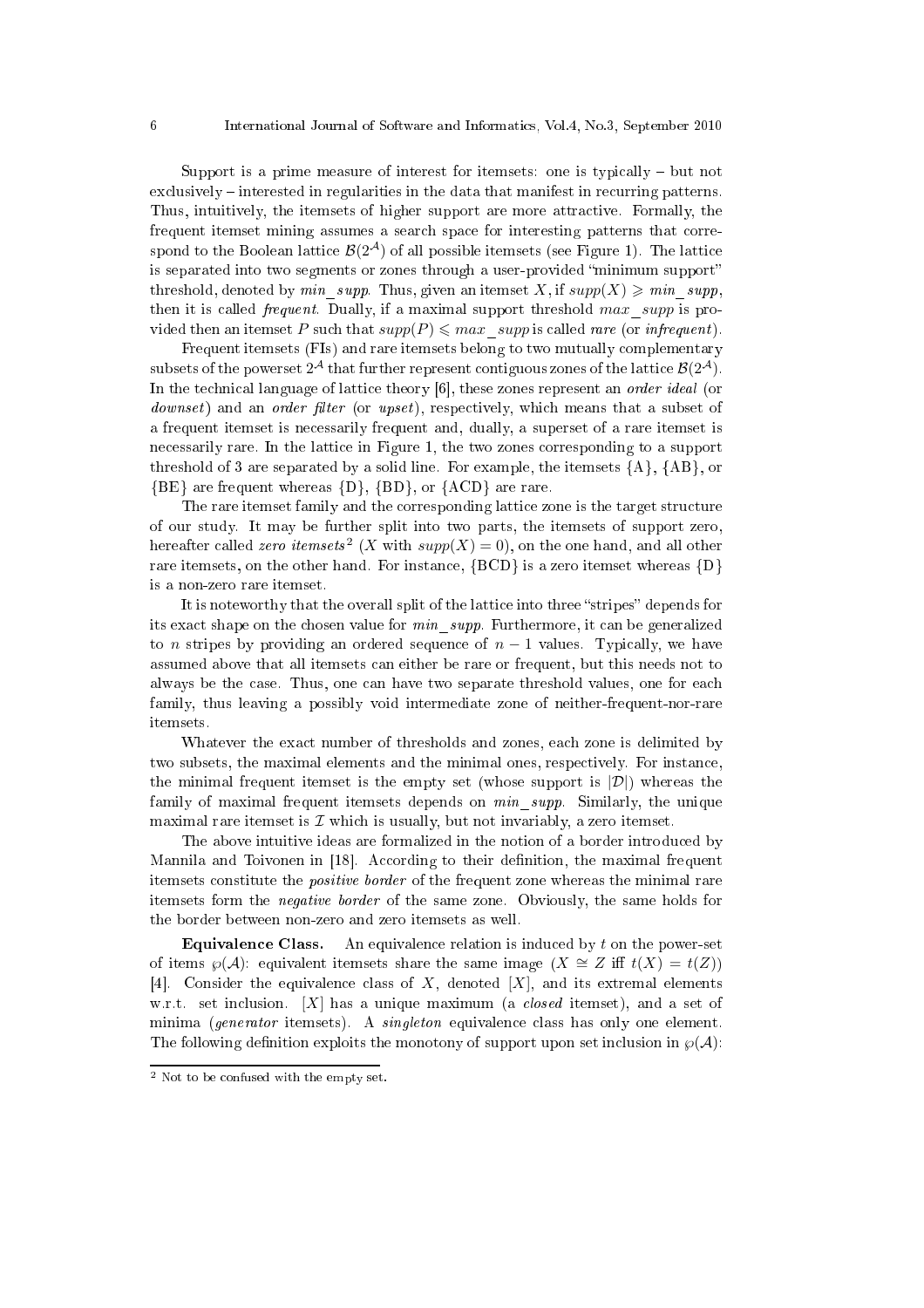**Definition 2.1.** An itemset X is *closed* if it has no proper superset with the same support. An itemset  $Z$  is *generator* if it has no proper subset with the same support.

A *closure* operator underlies the set of closed itemsets; it assigns to  $X$  the maximum of [X] (denoted by  $\gamma(X)$ ). Naturally,  $X = \gamma(X)$  for closed X. Generators, a.k.a.  $key\text{-}sets$  in database theory, represent a special case of free-sets [1]. The following property, whi
h is widely known in the domain, basi
ally states that the generator family is a downset within the Boolean lattice  $\langle \wp(A), \subseteq \rangle$ :

**Property 2.1.** Given  $X \subseteq A$ , if X is a generator, then  $\forall Y \subseteq X$ , Y is a generator, whereas if X is not a generator,  $\forall Z \supseteq X$ , Z is not a generator.



Figure 1. The powerset lattice of dataset  $\mathcal{D}$ .

### $2.2$  Computationally motivated results

In order to ground an effective and efficient computation procedure for a particular zone, e.g., the frequent itemset family, one must provide a characterization of its members. Moreover, if the omputation is done levelwise, i.e., by visiting iteratively lattice levels that are made of itemsets of a fixed size, one may also need a characterization of the zone border(s). Indeed, if the zone comprises none of the lattice extremal nodes, i.e.,  $\emptyset$  and  $\mathcal{A}$ , as is the case of the rare itemset zone, one needs to first pinpoint the starting points of the zone exploration. These starting points are typi
ally the extremal elements, either maximal or minimal, i.e., the positive borders. Furthermore, the computation would typically need to traverse a neighbor zone, hence the negative border of the target zone must also be omputed.

We consider here a computation of the rare itemsets that approaches them starting from the lattice bottom, i.e., from the frequent zone. Hence we need a characterization of what is widely known as the positive and the negative border of the frequent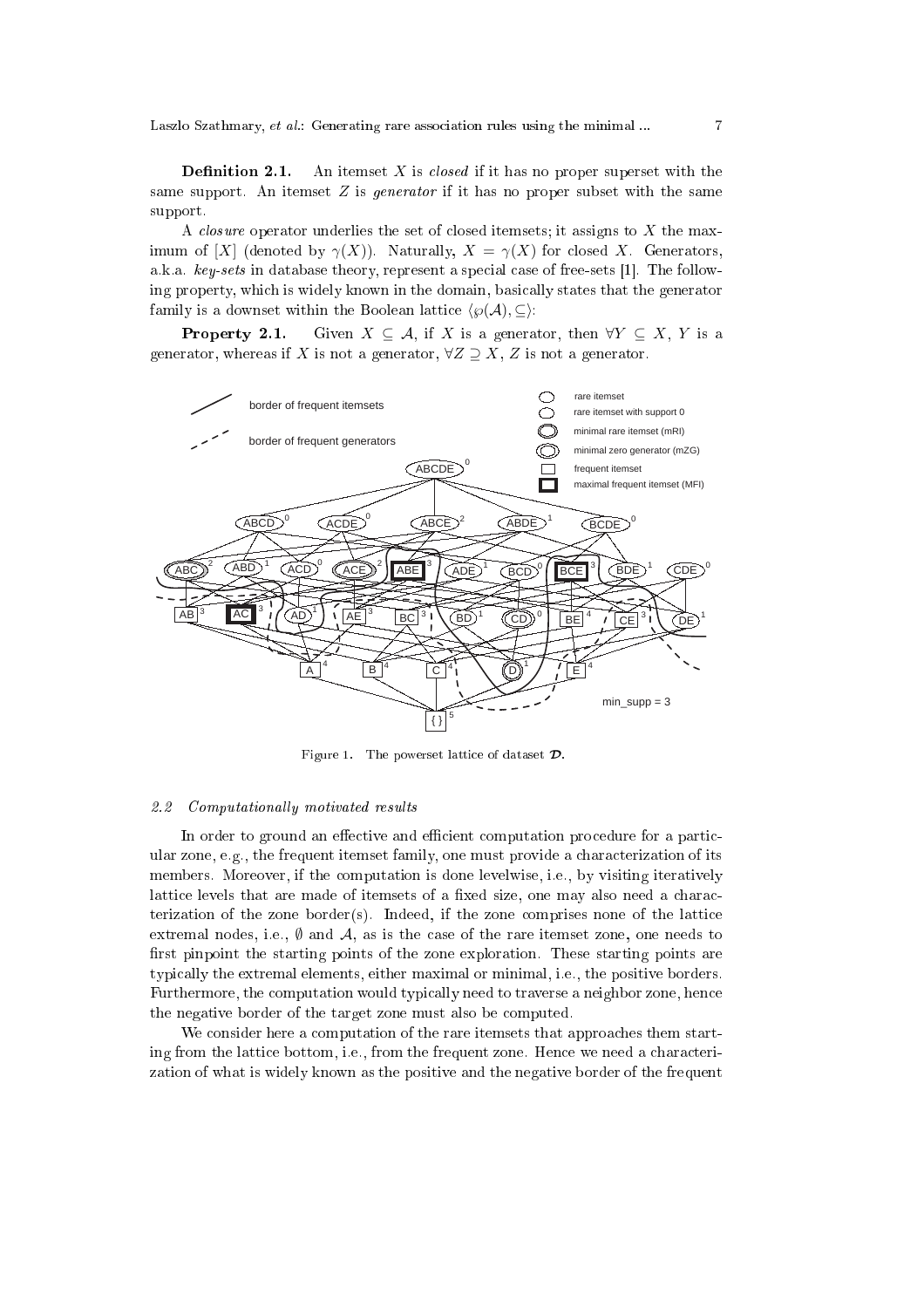itemsets, and orresponds for us to the negative lower border and the positive lower border of the rare itemsets, respe
tively. Moreover, should one need more than simply the rare itemsets on the border, the adverse upper border must be characterized as well.

First, the negative lower border of rare itemsets is a stru
ture known from the literature. The characterization of its members, the maximal frequent itemsets, is straightforward:

**Definition 2.2.** An itemset is a *maximal frequent itemset* (MFI) if it is frequent but all its proper supersets are rare.

Se
ond, the positive lower border of rare itemsets, i.e. the set of minimal rare itemsets is defined dually:

Definition 2.3. An itemset is a *minimal rare itemset*  $(mRI)$  if it is rare but all its proper subsets are frequent.

There are at least two possibilities for reaching the mRI family from the lattice bottom node that we discuss in the next subsections. On the one hand, as we indicated above, a levelwise sear
h listing all frequent itemsets up to the MFIs represents a straightforward solution. Indeed, the levelwise search yields as a by-product all mRIs [18]. On the other hand, the computation of MFIs has been tackled by dedicated methods, hence an alternative solution will be to extract these itemsets directly and then use them as starting point in the omputation of the mRIs, e.g., using the algorithm in  $[3]$ . The latter task is known to be computationally hard as it amounts to computing the minimal transversals of a hypergraph [2].

Hence we prefer a different optimization strategy that still yields mRIs while traversing only a subset of the frequent zone of the Boolean lattice. It exploits the minimal generator status of the mRIs. In Figure 1, the downset of frequent generators is delimited by a dashed line. For instan
e, knowing that {BC} is a frequent generator, {B} and {C} are ne
essarily frequent generators too. By Property 2.1, frequent generators (FGs) an be traversed in a levelwise manner while yielding their negative border as a by-produ
t. Now, it is easy to see that all mRIs are part of the negative border of frequent generators. To that end, it is enough to observe that mRIs are in fact generators:

Proposition 2.1. All minimal rare itemsets are generators.

Thus, while there might well be other elements in the negative border that are not generators, e.g., frequent itemsets other than generators, all mRIs will ne
essarily lay on this border. More specifically, all the rare itemsets on that border will necessarily be minimal for their zone.

It remains now to provide an efficient criterion for recognizing frequent generators. The following property is a reduction of the initial definition to the immediate predecessors of a generator in the lattice (see  $[24]$ ):

**Proposition 2.2.** An itemset X is a generator iff  $supp(X) \neq min_{i \in X}(supp(X)$  $\{i\})$ ).

The property says that in order to decide whether a candidate set  $X$  is a generator, one needs to ompare its support to the support of its immediate prede
essors in the lattice, i.e., the subsets of size  $|X| - 1$ . Obviously, generators do not admit prede
essors of the same support.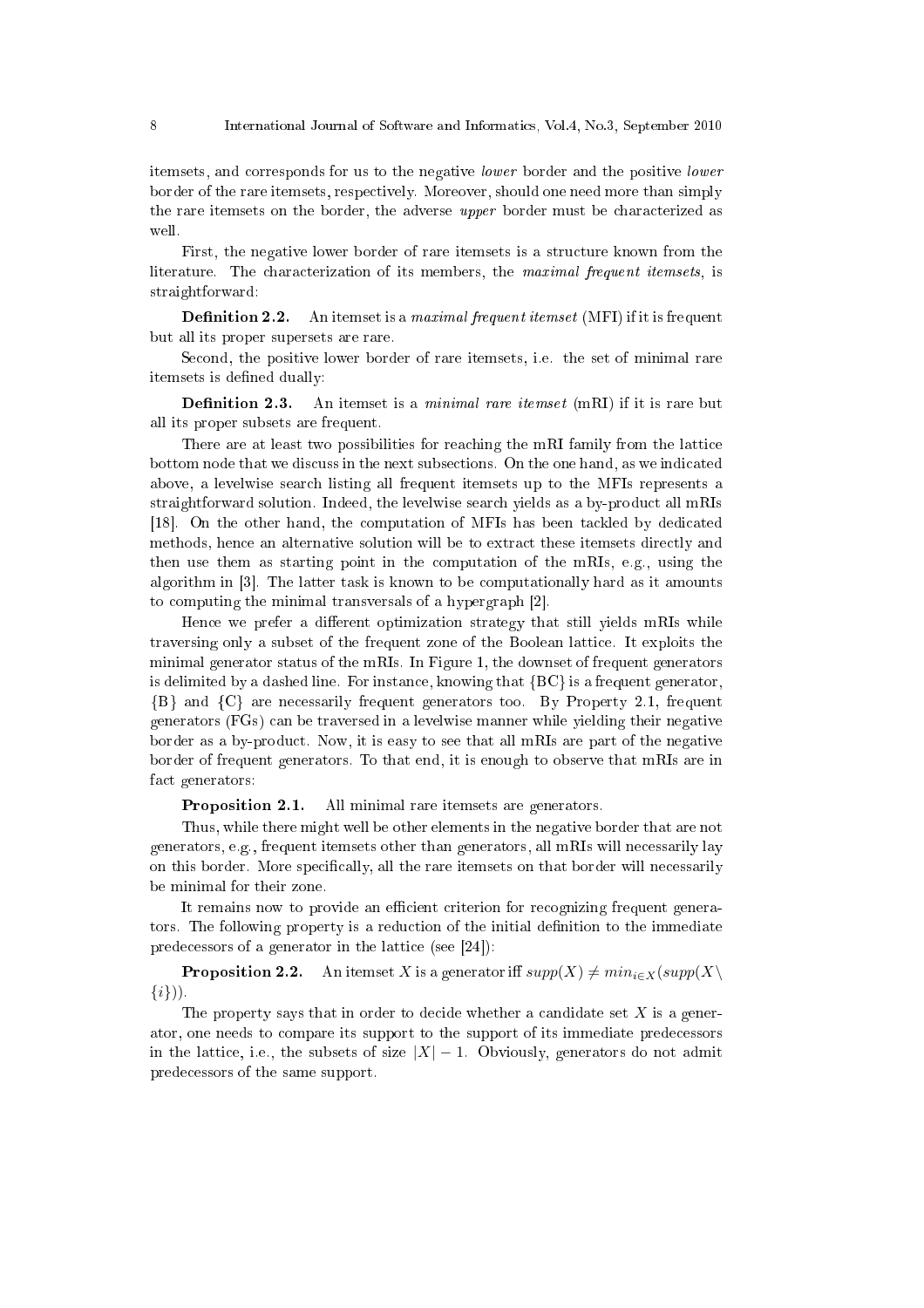The equivalen
e of the above results an be established for the upper border of the rare non-zero zone of the lattice. Thus, minimal zero generators can be defined as:

**Definition 2.4.** A *minimal zero generator*  $(mZG)$  is a zero itemset whose proper subsets are all non-zero itemsets.

For instan
e, in Figure 1 there is only one mZG element, {CD}. Finally, it is noteworthy that both sides of the border between frequent and rare itemsets play dual role in their respe
tive zones. Indeed, beside being extremal elements, i.e., maximal and minimal, respe
tively, they onstitute redu
ed representations for these zones as well. For instance, to extract the entire family of frequent itemsets from the MFIs, one only needs to generate all possible subsets thereof. Conversely, if all rare itemsets, i.e., zero and non-zero ones, are ne
essary, a dual te
hnique will work that amounts to generating all supersets of mRIs  $[22]$ . Should zero itemsets be unnecessary, then minimal zero generators would work as stop riterion: only supersets of mRIs that do not in
lude a minimal zero generator will be kept. Provided the support of these sets is required, it an be easily omputed along a single pass through the database.

The next two subsections present the two methods for mRI computation.

### 2.3 Finding mRIs with a naïve approa
h

As pointed out by Mannila and Toivonen in [18], the easiest way to reach the negative border of the frequent itemset zone, i.e., the mRIs, is to use a levelwise algorithm su
h as Indeed, albeit a frequent itemset miner, Apriori yields the mRIs as a by-produ
t. The mRIs are milestones in the exploration as they indi
ate that the border of the frequent zone has been rossed.

The overall principle of *Apriori* is rather intuitive: frequent itemsets are generated levelwise, at each iteration i targeting the itemset of length i, i.e., the  $i^{th}$  level above the lattice bottom node. The algorithm generates a set of candidates that are further mat
hed against the database to evaluate their support in one database pass per iteration. To avoid redundant he
ks, two te
hniques are used: (i) andidates at level  $i + 1$  are generated by joining frequent *i*-itemsets that share  $i - 1$  of their items, thus in
reasing the han
e of the result being frequent, and (ii) andidates are pruned *a priori*, i.e., before support computing, by eliminating those having a rare subset (of size  $i - 1$ ). In doing that, there is no need to explicitly represent rare itemsets: rather, all  $i - 1$  subsets of a candidate are generated dynamically and their presen
e in the frequent itemset storage stru
ture is tested (absen
e means the subset, hence the candidate too, is rare).

Apriori-Rare is a slightly modified version of Apriori that stores the mRIs. Thus, whenever an i candidate survives the frequent  $i-1$  subset test, but proves to be rare, it is kept as an mRI. For example, following the execution of *Apriori* on dataset  $\mathcal{D}$ , we get the following result. In  $C_1$  (the set of 1-long candidates), there are 5 itemsets  $({A}, {B}, {C}, {D}, \text{and } {E})$  of which  ${D}$  is rare. In  $C_2$  all itemsets are frequent  $({AB}, {AC}, {AE}, {BC}, {BE}, and {CE})$ . In  $C_3$  ({ABC}, {ABE}, {ACE}, and {BCE}) there are two rare itemsets namely {ABC} and {ACE}. Saving the three rare itemsets, one can obtain the following minimal rare itemsets at the end:  $\{D\}$ ,  ${ABC}$ , and  ${ACE}$ .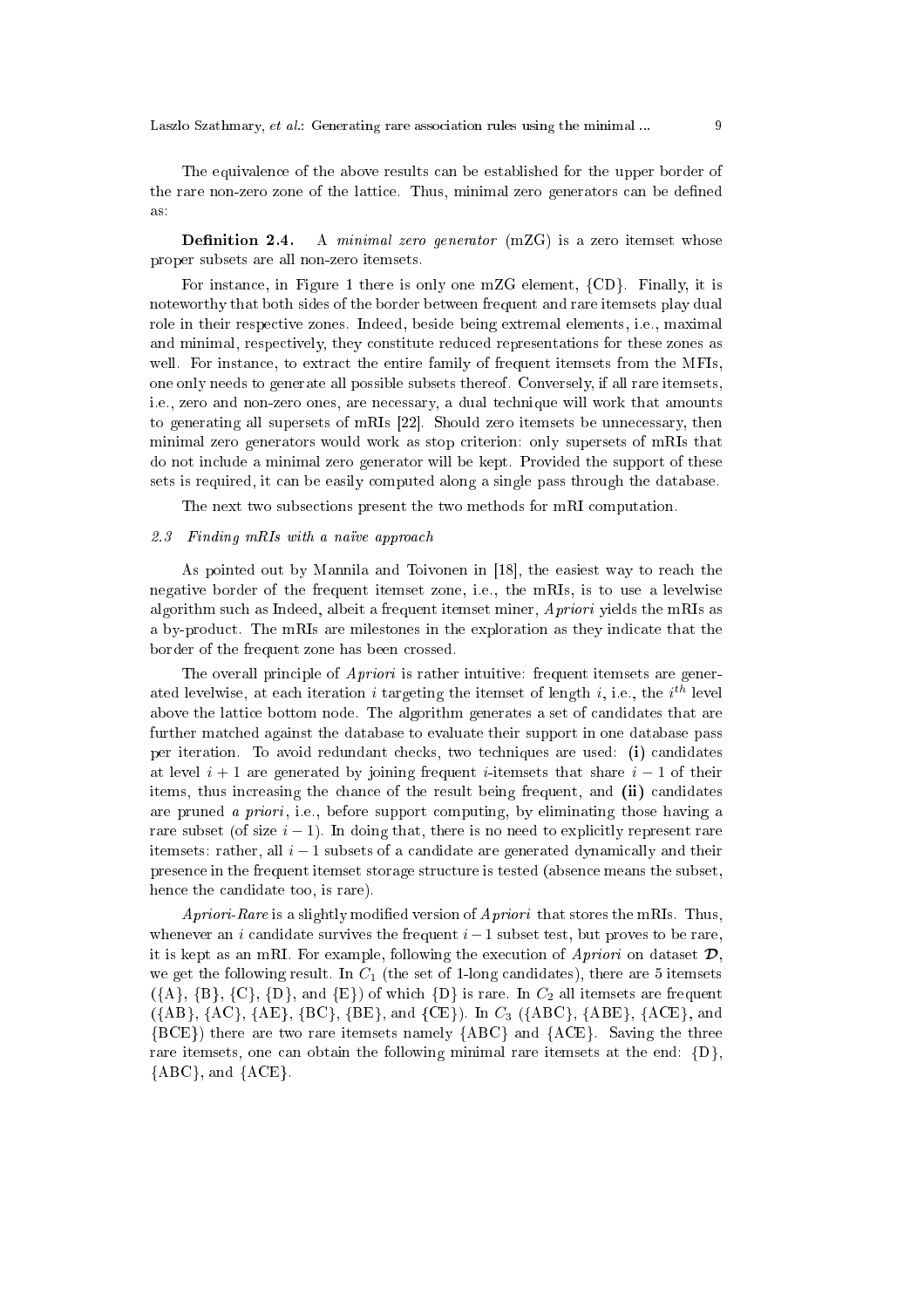International Journal of Software and Informati
s, Vol.4, No.3, September <sup>2010</sup>

Algorithm MRG-Exp:

```
Description: finding minimal rare generators efficiently
Input: dataset plus min supp
Output: FGs plus mRGs
       CG_1 \leftarrow \{1\text{-itemsets}\};1)2)SupportCount(CG_1); //requires one database pass
 3)loop over the rows of CG_1(c) {
            c.pred_supp ← Ø.supp; //i.e., c.pred_supp ← |O|;
 4)5)if (c.pred \text{supp} = c.\text{supp}) c.key \leftarrow false;
 6)else c.\text{key} \leftarrow \text{true};7)\mathbf{I} }
       RG_1 \leftarrow \{ r \in CG_1 \mid (r \text{.key} = \text{true}) \land (r \text{.supp} < min \ \text{.supp}) \};8)FG_1 \leftarrow \{ f \in CG_1 \mid (f \text{ key} = \text{true}) \land (f \text{ supp } \geqslant min \text{ supp}) \};9)\sim ,
       for (i \leftarrow 1; true; i \leftarrow i + 1)10)11) {
12)CG_{i+1} \leftarrow GenC andi \text{ dates}(FG_i);13)if (CG_{i+1} = \emptyset) break; //i.e., break out from the "for" loop
14)SupportCount(CG_{i+1}); //requires one database pass
15)loop over the rows of CG_{i+1} (c)
16) {
17)if (c.pred supp != c.supp) { //i.e., if c is a generator
18)if (c.\text{supp} < min \ \text{supp}) \ RG_{i+1} \leftarrow RG_{i+1} \cup \{c\};19)else FG_{i+1} \leftarrow FG_{i+1} \cup \{c\};20) }
21) }
22) }
23)// frequency generators
    G_F \leftarrow \bigcup24)G_{MR} \leftarrow \bigcup_{i} RG_i; \quad // minimal \; rare \; generators
```
### $2.4$  Finding mRIs in an efficient way

Following Proposition 2.1, we may avoid exploring all frequent itemsets: instead, it is sufficient to look after frequent generators only. In this case, mRIs, which are rare generators as well, can be filtered among the negative border of the frequent generators.

For finding minimal rare generators, we focus exclusively on frequent generators and their downset in the lattice (see Algorithm  $MRG-Exp$ ). Thus, frequent *i*-long generators are joined to create  $(i+1)$ -long candidates. These undergo a series of tests. On the one hand, the generator status is established following Proposition 2.2 with the additional ondition that all subsets of the andidate must be frequent generators. Thus, non-generator frequent itemsets and non-minimal rare itemsets are dis
arded. Next, frequency test against the database is used to separate frequent from (minimal) rare generators.

10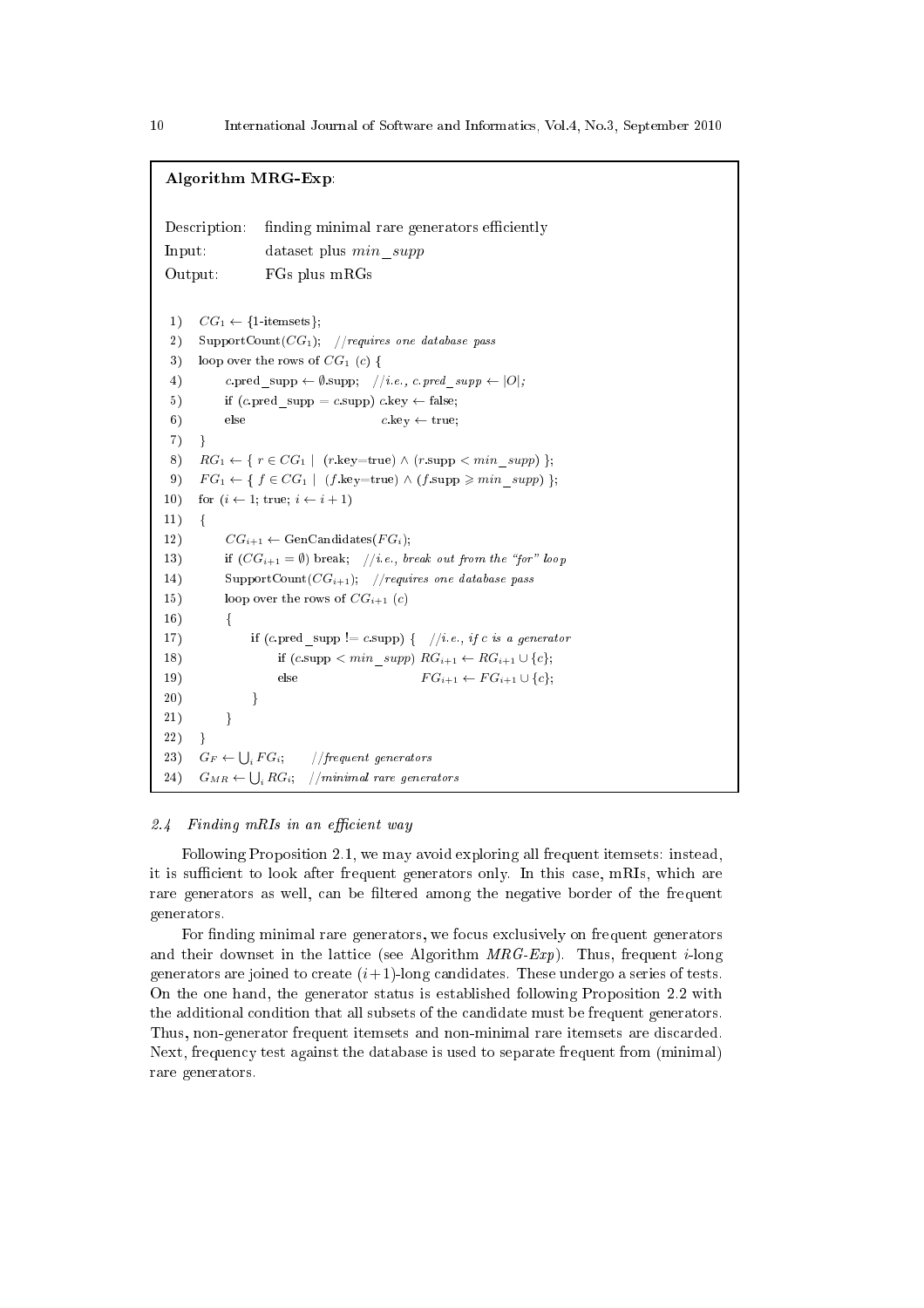| $CG_1$           | pred<br>supp                | key | supp           |  | $RG_1$          | supp           |  | $FG_1$          | supp           |
|------------------|-----------------------------|-----|----------------|--|-----------------|----------------|--|-----------------|----------------|
| ${A}$            | $\overline{5}$              | yes | $\overline{4}$ |  | $\{D\}$         | $\mathbf{1}$   |  | ${A}$           | $\overline{4}$ |
| ${B}$            | $\bf 5$                     | yes | 4              |  |                 |                |  | ${B}$           | 4              |
| ${C}$            | $\mathbf 5$                 | yes | $\overline{4}$ |  |                 |                |  | ${C}$           | 4              |
| $\{D\}$          | $\overline{5}$              | yes | $\mathbf{1}$   |  |                 |                |  | $\{E\}$         | 4              |
| $\{E\}$          | $\bf 5$                     | yes | 4              |  |                 |                |  |                 |                |
|                  |                             |     |                |  |                 |                |  |                 |                |
| CG <sub>2</sub>  | pred<br>supp                | key | supp           |  | RG <sub>2</sub> | supp           |  | FG <sub>2</sub> | supp           |
| ${AB}$           | $\overline{4}$              | yes | 3              |  | Ø               |                |  | ${AB}$          | 3              |
| ${AC}$           | $\overline{4}$              | yes | 3              |  |                 |                |  | ${AC}$          | 3              |
| ${AE}$           | $\overline{4}$              | yes | 3              |  |                 |                |  | ${AE}$          | 3              |
| ${BC}$           | $\overline{4}$              | yes | 3              |  |                 |                |  | ${BC}$          | 3              |
| ${BE}$           | 4                           |     | 4              |  |                 |                |  | ${CE}$          | 3              |
| ${CE}$           | $\overline{4}$              | yes | 3              |  |                 |                |  |                 |                |
|                  |                             |     |                |  |                 |                |  |                 |                |
| $CG_3$           | pred<br>supp                | key | supp           |  | RG <sub>3</sub> | supp           |  | $FG_3$          | supp           |
| ${ABC}$          | 3                           | yes | $\overline{2}$ |  | ${ABC}$         | $\overline{2}$ |  | Ø               |                |
| ${ABE}$          | 3                           |     | 3              |  | ${ACE}$         | $\overline{2}$ |  |                 |                |
| ${ACE}$<br>$\,3$ |                             | yes | $\overline{2}$ |  |                 |                |  |                 |                |
|                  |                             |     |                |  |                 |                |  |                 |                |
| CG <sub>4</sub>  | key<br>pred<br>supp<br>supp |     |                |  |                 |                |  |                 |                |
| Ø                |                             |     |                |  |                 |                |  |                 |                |

Figure 2. Execution of the MRG-Exp algorithm.

The above reasoning is partly embedded into the GenCandidates function which has three-fold effect. First, it produces the  $(i+1)$ -long candidate generators, using the *i*-long frequent generators in the  $FG_i$  table. Second, all candidates having an *i*-long subset which is not in  $FG_i$  are deleted. In this way, non-minimal rare itemsets are pruned, and only potential generators are kept. Third, the function determines the pred supp values of the candidates, i.e., the minimum of the supports of all  $i$ -long subsets.

Later in the process, the pred supp is compared to the actual support of a candidate. If both values are different then the candidate is a true generator. Moreover, depending on its support, it is either a frequent generator or a minimal rare one, i.e., an mRI.

The execution of MRG-Exp on dataset  $\mathcal D$  with  $min \, supp = 3$  is illustrated in Figure 2. The algorithm first performs one database scan to count the supports of 1-long itemsets. The pred\_supp olumn indi
ates the minimum of the supports of all  $(i-1)$ -long frequent subsets. Itemsets of length 1 only have one frequent subset, the empty set. By definition, the empty set is included in every object of the database, thus its support is 100%. Comparing the support and pred\_supp values, it turns out that all 1-itemsets are generators. Testing the support values, itemset  ${D}$  is copied to  $RG<sub>1</sub>$ , while the other generators are copied to  $FG<sub>1</sub>$ . In  $CG<sub>2</sub>$  there is one itemset that has the same support as one of its subsets, thus {BE} is not a (key) generator. In the fourth iteration no new andidate is found and the algorithm breaks out from the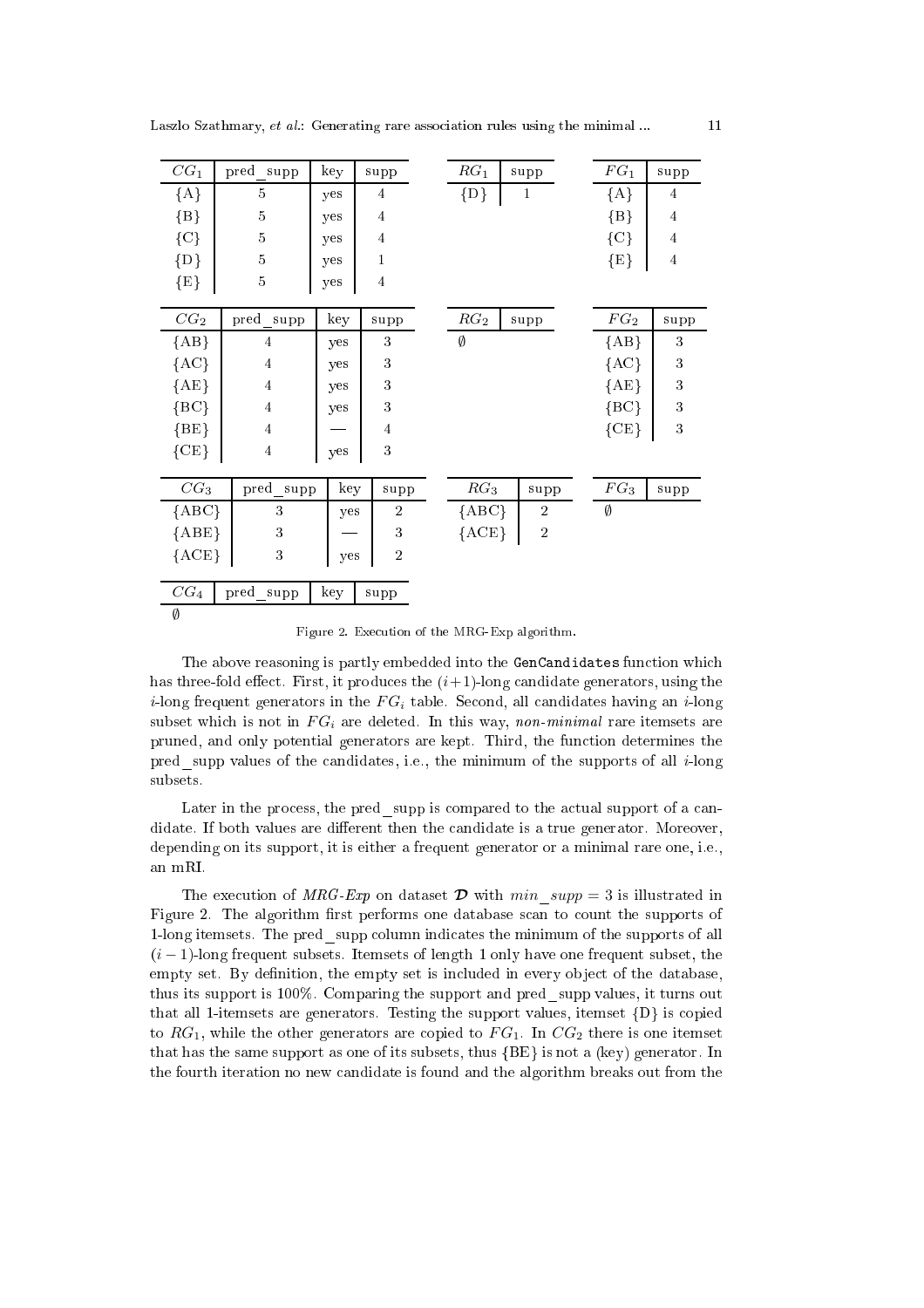#### 12International Journal of Software and Informati
s, Vol.4, No.3, September <sup>2010</sup>

main loop. When the algorithm stops, all minimal rare generators are found  $({D}$ ,  ${ABC}$ , and  ${ACE}$ ).

#### 2.5  $Complexity$  of the mRG computation

The theoreti
al omplexity of the above algorithm is bound to the omplexity of the levelwise algorithms for frequent itemset mining. Thus, due to the potentially exponential size of the output, there is no point in establishing a onventional estimation thereof in terms of the O-based notation. Indeed, in the worst case there will be exponentially many FGs, hence any comparable algorithm will have an exponential complexity function. Therefore, a more reasonable measure for efficiency would be provided by the computational cost per single generator, the amount of work to compute a single member of the entire  $FG/mRG$  family. Following [7], it is easy to see that this quantity is bounded by a polynomial fun
tion of the following factors: (1) the maximal size of a mRG/FG, (2) the size of the transaction database, and (3) the number of items. As of the complexity class of the algorithm, it is necessarily in the total polynomial class, following the classification of  $[9]$  for algorithms that list all the solutions of a de
ision problem. The stronger notion of polynomial delay, meaning that the delay between any two outputs of the algorithm (mRG) is polynomial in the size of the input, is also satised. This is an important quality as su
h algorithms take time linear in the ombined size of their input and output.

### 3 Rare Asso
iation Rules

### 3.1 Basic concepts

An association rule is an expression of the form  $P_1 \rightarrow P_2$ , where  $P_1$  and  $P_2$  are arbitrary itemsets  $(P_1, P_2 \subseteq \mathcal{A})$ ,  $P_1 \cap P_2 = \emptyset$  and  $P_2 \neq \emptyset$ . The left side,  $P_1$  is called antecedent, the right side,  $P_2$  is called *consequent*. The support of an association rule r:  $P_1 \rightarrow P_2$  is defined as:  $supp(r) = supp(P_1 \cup P_2)$ . The confidence of an association rule r:  $P_1 \rightarrow P_2$  is defined as the conditional probability that an object includes  $P_2$ , given that it includes  $P_1$ :  $conf(r) = supp(P_1 \cup P_2)/supp(P_1)$ . An association rule r is called *confident*, if its confidence is not less than a given  $minimum$  confidence (denoted by min conf), i.e.  $conf(r) \geqslant min \; conf.$  An association rule r with  $conf(r) = 1.0$  $(i.e. 100\%)$  is an *exact* association rule, otherwise it is an *approximate* association rule.

An association rule r is called *frequent* if its support is not less than a given minimum support (denoted by  $min\_supp$ ), i.e.  $supp(r) \geq min\_supp$ . A frequent association rule is valid if it is confident, i.e.  $supp(r) \geqslant min \, supp(\, n) \geqslant$ min conf. Minimal non-redundant association rules  $(MNR)$  have the following form:  $P \to Q \setminus P$ , where  $P \subset Q$  and P is a frequent generator and Q is a frequent losed itemset.

An association rule is called rare if its support is not more than a given maximum support. Since we use a single border, it means that a rule is rare if its support is less than a given *minimum support*. A rare association rule r is *valid* if r is confident, i.e.  $supp(r) < min \, supp \text{ and } conf(r) \geq min \, conf.$  In the rest of the paper, by "rare association rules" we mean *valid* rare association rules.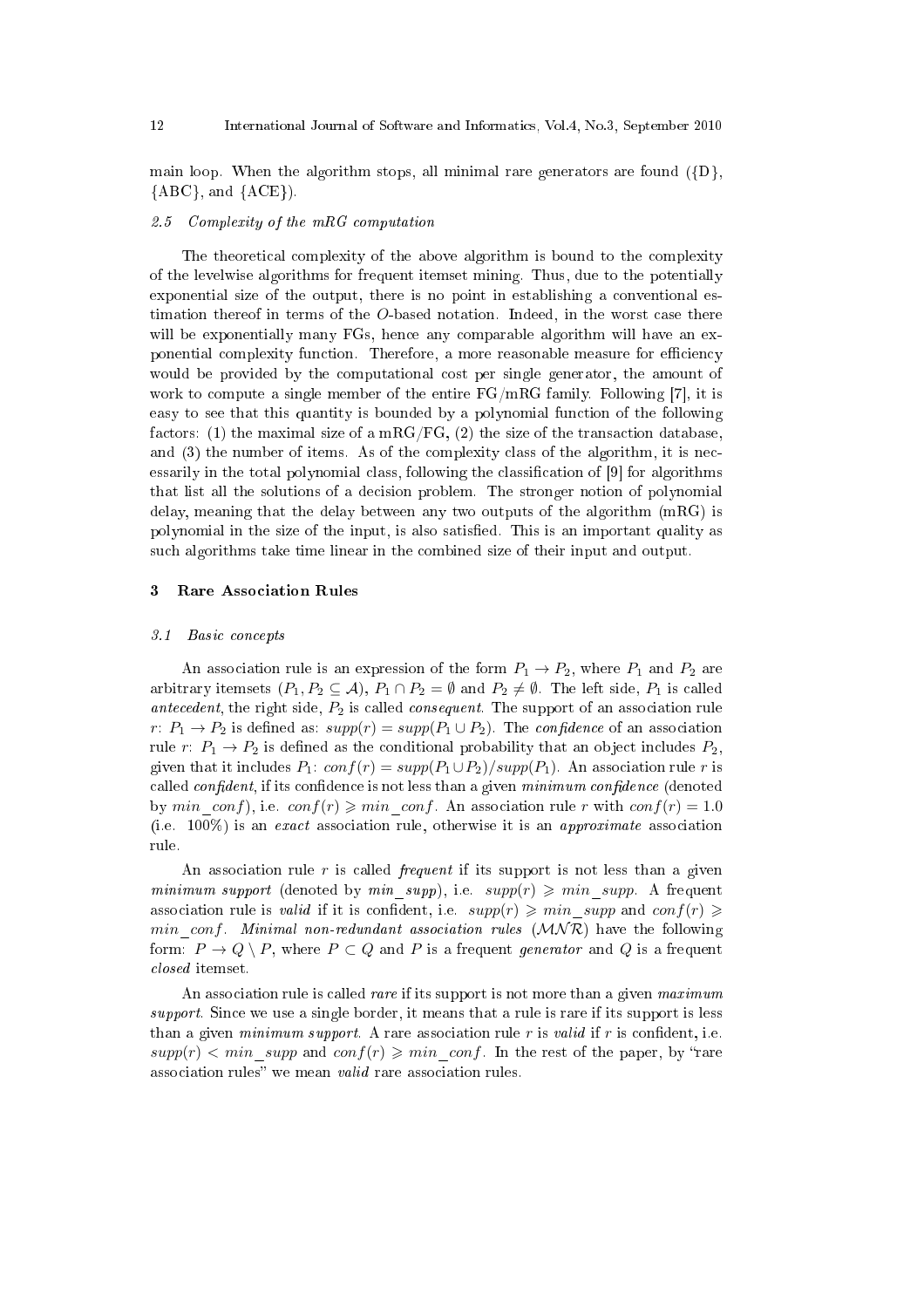Laszlo Szathmary, et al.: Generating rare asso
iation rules using the minimal ... <sup>13</sup>

### 3.2 Breaking the barrier

Recall that our goal is to break the *barrier*, i.e. to be able to extract rare itemsets and rare association rules that cannot be extracted with the direct approach used by conventional frequent itemset mining algorithms like Apriori. With the BtB (Breaking the Barrier) algorithm we an extra
t highly ondent rare asso
iation rules below the barrier. The algorithm onsists of the following three main steps.

First, for computing the set of minimal rare itemsets, the key algorithm is  $MRG-Exp$ .  $MRG-Exp$  finds frequent generators, but as a "side effect" it also explores the so-called minimal rare generators (mRGs).  $MRG$ -Exp retains these itemsets instead of pruning them. In Section 2.2 we show that the set of minimal rare itemsets is identi
al to the set of minimal rare generators (see Proposition 2.1).

Second, find the closures of the previously found minimal rare generators so as to obtain their equivalen
e lasses.

Third, from the explored rare equivalen
e lasses it is possible to generate rare association rules in a way very similar to that of finding (frequent) minimal nonredundant association rules. We call these rare rules "mRG rules" because their ante
edents are minimal rare generators.

### 3.3 mRG rules

Two kinds of mRG rules can be distinguished, namely exact and approximate rules. In this paper we concentrate on exact mRG rules that can be characterized as:

$$
P_1 \subset P_2
$$
\n
$$
r: P_1 \Rightarrow P_2 \setminus P_1 \text{ , where }
$$
\n
$$
P_1 \cup (P_2 \setminus P_1) = P_2 \text{ is a rare closed itemset}
$$
\n
$$
conf(r) = 1.0
$$

From the form of exact mRG rules it follows that these rules are *rare* association rules, where the antecedent  $(P_1)$  is rare and the consequent  $(P_2 \backslash P_1)$  is rare or frequent.  $P_1$  and  $P_2$  are in the same equivalence class.

Sin
e a generator is a minimal subset of its losure with the same support, these rules allow us to dedu
e maximum information with minimal hypothesis, just as the  $\mathcal{M} \mathcal{N} \mathcal{R}$  rules. Using Kryszkiewicz's cover operator [12], one can restore further exact rare association rules from the set of exact mRG rules.

**Example.** Figure 3 shows all the equivalence classes of dataset  $\mathcal{D}$ . Support values are depicted above to the right of equivalence classes. Itemsets with the same support are grouped together in the same level. Levels are separated by borders that are defined by different  $min$  supp values. Next to each  $min$  supp value, the corresponding minimal rare itemsets are also shown. For instance, if  $min \, supp = 4$ then there exist 5 frequent itemsets  $(A, C, B, E, BE)$  and 6 minimal rare itemsets  $(D, AB, AC, AE, BC, CE)$ .

Suppose that the barrier is at  $min \, supp = 4$ . In this case, using *Apriori*, the less frequent association rules have support 4. With Apriori-Rare or  $MRG$ -Exp, the following mRIs are found: D,  $AB$ ,  $AC$ ,  $AE$ ,  $BC$  and  $CE$ . Calculating their closures, four rare equivalence classes are explored, as shown in Figure 4 (left). Note that *not* all rare equivalence classes are found. For instance, the class whose maximal element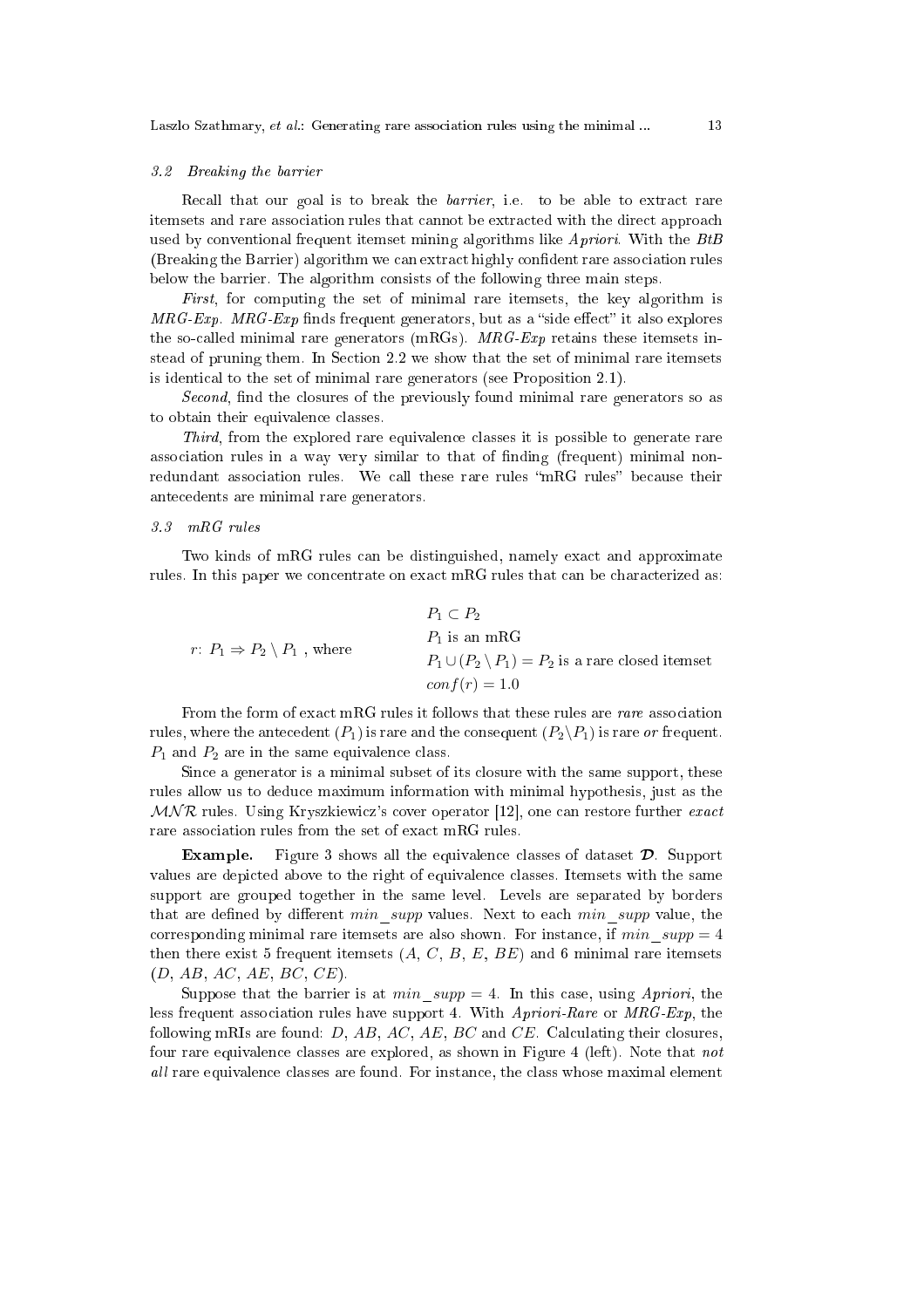is  $ABCE$  is not found because its generators are not mRIs, i.e. it is not true for  $ABC$ and ACE that all their proper subsets are frequent itemsets.



Figure 3. Rare equivalence classes found by  $BtB$  in dataset  $\mathcal D$  at different  $min\_supp$  values.

Generating exact mRG rules. Once rare equivalence classes are found, the rule generation method is basically the same as in the case of  $M\mathcal{NR}$  rules. Exact mRG rules are extracted within the same equivalence class. Such rules can only be extracted from non-singleton classes. Figure 4 (center) shows which exact mRG rules an be extra
ted from the found rare equivalen
e lasses (Figure 4, left).

Generating approximate mRG rules. Approximate mRG rules are extracted from classes whose maximal elements are comparable with respect to set inclusion. Let  $P_1$  be an mRG,  $\gamma(P_1)$  the closure of  $P_1$ , and  $[P_1]$  the equivalence class of  $P_1$ . If a proper superset  $P_2$  of  $\gamma(P_1)$  is picked among the maximal elements of the found rare equivalence classes different from  $[P_1]$ , then  $P_1 \to P_2 \backslash P_1$  is an approximate mRG rule. Figure 4 (right) shows the approximate mRG rules that can be extracted from the found rare equivalence classes (Figure 4, left).

### 4 Experimental Results

In this section we present the results of a series of tests. First, we compare the performan
es of Apriori-Rare and MRG-Exp. Then, we provide results that we obtained on a real-life biomedical dataset. Finally, we demonstrate that our approach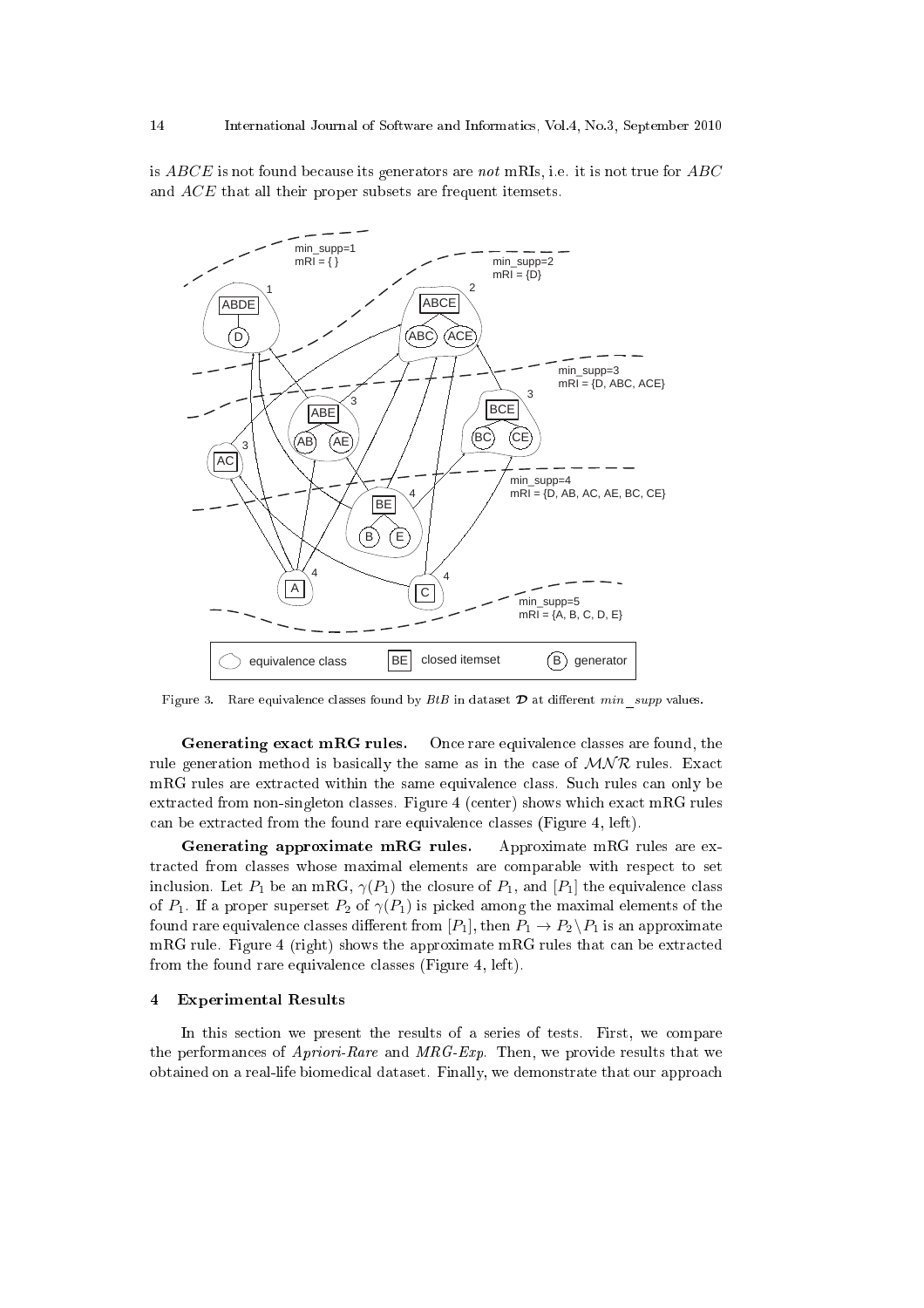| closure | supp.        | generators | rule                | supp.        | conf.   | rule                | supp. | conf. |
|---------|--------------|------------|---------------------|--------------|---------|---------------------|-------|-------|
| ABDE    |              |            | $D \Rightarrow ABE$ |              | 1.0     | $AB \rightarrow DE$ |       | 1/3   |
| AC      | $\mathbf{3}$ | AC         | $AB \Rightarrow E$  | $\mathbf{3}$ | $1.0\,$ | $AE \rightarrow BD$ |       | 1/3   |
| ABE     | 3            | AB. AE     | $AE \Rightarrow B$  |              | 1.0     |                     |       |       |
| BCE     | 3            | BC. CE     | $BC \Rightarrow E$  |              | 1.0     |                     |       |       |
|         |              |            | $CE \Rightarrow B$  |              | 1.0     |                     |       |       |

Figure 4. Left: rare equivalence classes found by BtB in  $\mathcal D$  with min\_supp = 4. Center: exact mRG rules in  $\mathcal D$  with min  $supp = 4$ . Right: approximate mRG rules in  $\mathcal D$  with min  $supp = 4$ .

is computationally efficient for extracting rare itemsets and rare association rules. Thus, a series of omputational times resulting from the appli
ation of our algorithms to well-known datasets is presented.

The algorithms were implemented in Java in the CORON platform  $[25]$ <sup>3</sup> The experiments were arried out on an Intel Pentium IV 2.4 GHz ma
hine running under Debian GNU/Linux operating system with 512 MB RAM. All times reported are real, wall clock times as obtained from the Unix *time* command between input and output.

For the experiments we have used the following datasets: T20I6D100K, C20D10K, C73D10K, and Mushrooms. Database hara
teristi
s are shown in Table 1. The  $T20I6D100K<sup>4</sup>$  is a sparse dataset, constructed according to the properties of market basket data that are typical weakly correlated data. The C20D10K and C73D10K are census datasets from the PUMS sample file, while the MUSHROOMS<sup>5</sup> describes mushrooms characteristics. The last three are dense, highly correlated datasets.

Table 1. Database characteristics

| database   | $#$ records | $#$ non-empty | $#$ attributes | largest   |  |
|------------|-------------|---------------|----------------|-----------|--|
| name       |             | attributes    | (in average)   | attribute |  |
| T2016D100K | 100,000     | 893           | 20             | 1,000     |  |
| C20D10K    | 10,000      | 192           | 20             | 385       |  |
| C73D10K    | 10,000      | 1.592         | 73             | 2,177     |  |
| MUSHROOMS  | 8.416       | 119           | 23             | 128       |  |

### 4.1 Apriori-Rare vs. MRG-Exp

In our experiments we compared *Apriori-Rare* and *MRG-Exp.* The execution times of the two algorithms are illustrated in Table 2. The table also shows the number of frequent itemsets, the number of frequent generators, the proportion of the number of FGs to the number of FIs, and the number of minimal rare itemsets.

The T20I6D100K synthetic dataset mimics market basket data that are typical sparse, weakly orrelated data. In this dataset, the number of FIs is small and nearly all FIs are generators. Thus,  $MRG$ -Exp works exactly like  $A priori$ -Rare, i.e. it has to explore almost the same search space. The reason why  $MRG$ -Exp is a bit slower is that  $MRG$ -Exp determines in addition the pred supp value of each candidate generator.

In datasets C20D10K, C73D10K, and MUSHROOMS, the number of FGs is much less than the total number of FIs. Hence,  $MRG$ -Exp can take advantage of explor-

<sup>3</sup> http://
oron.loria.fr

<sup>&</sup>lt;sup>4</sup> http://www.almaden.ibm.com/software/quest/Resources/

<sup>5</sup> http://kdd.i
s.u
i.edu/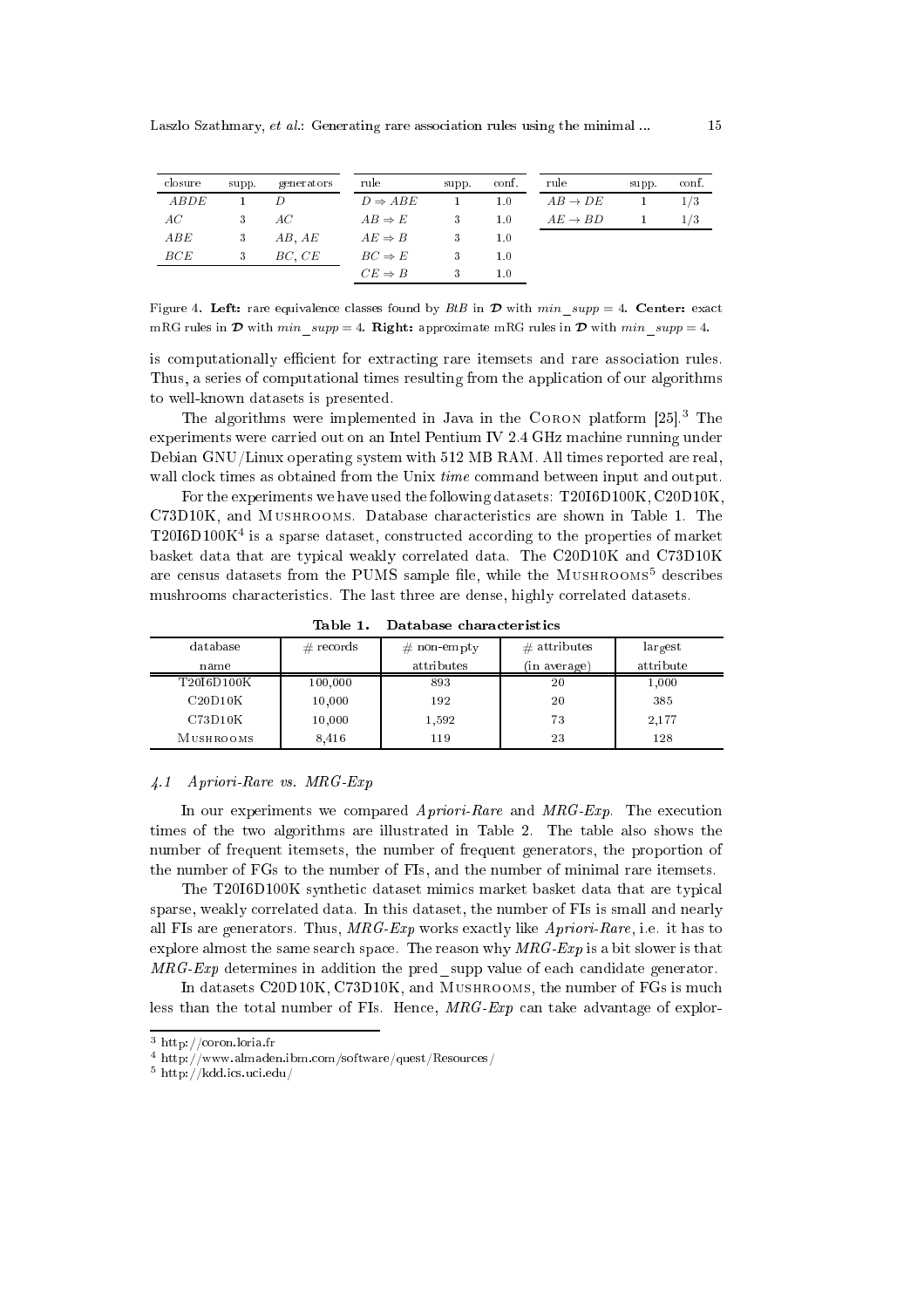ing a much less search space than Apriori-Rare. Thus, MRG-Exp performs much better on dense, highly orrelated data. For example, on the dataset Mushrooms at min supp =  $10\%$ , Apriori-Rare needs to extract 600,817 FIs, while MRG-Exp extracts 7,585 FGs only. This means that MRG-Exp reduces the search space of Apriori-Rare to 1.26%!

| min supp   | execution time (sec.) |            | $#$ FIs        | #FGs           | $#FGs$<br>#FIs | $#$ mRIs |
|------------|-----------------------|------------|----------------|----------------|----------------|----------|
|            | Apriori Rare          | $MRG$ -Exp |                |                |                |          |
| T2016D100K |                       |            |                |                |                |          |
| 10%        | 11.47                 | 15.91      | $\overline{7}$ | $\overline{7}$ | 100.00%        | 907      |
| 0.75%      | 146.61                | 156.65     | 4,710          | 4,710          | 100.00%        | 211,578  |
| $0.5\%$    | 238.27                | 262.32     | 26,836         | 26,305         | 98.02%         | 268,915  |
| 0.25%      | 586.21                | 622.30     | 155,163        | 149,447        | 96.32%         | 537,765  |
| C20D10K    |                       |            |                |                |                |          |
| 30%        | 125.97                | 26.55      | 5,319          | 967            | 18.18%         | 230      |
| 20%        | 326.87                | 50.31      | 20,239         | 2,671          | 13.20%         | 400      |
| 10%        | 842.85                | 104.25     | 89,883         | 9,331          | 10.38%         | 901      |
| $5\%$      | 1,785.08              | 162.07     | 352,611        | 23,051         | 6.54%          | 2,002    |
| $2\%$      | 4,074.33              | 228.44     | 1,741,883      | 57,659         | 3.31%          | 7,735    |
| C73D10K    |                       |            |                |                |                |          |
| 95%        | 216.04                | 37.04      | 1,007          | 121            | 12.02%         | 1,622    |
| 90%        | 2,567.42              | 253.08     | 13,463         | 1,368          | 10.16%         | 1,701    |
| 85%        | 9,364.20              | 607.85     | 46,575         | 3,513          | 7.54%          | 1,652    |
| MUSHROOMS  |                       |            |                |                |                |          |
| 40\%       | 13.73                 | 6.00       | 505            | 153            | 30.30%         | 254      |
| 30%        | 46.10                 | 12.64      | 2,587          | 544            | 21.03%         | 409      |
| 15%        | 869.27                | 40.68      | 99,079         | 3,084          | 3.11\%         | 1,846    |
| 10%        | 3,097.16              | 69.23      | 600,817        | 7,585          | 1.26%          | 3,077    |

Table 2. Response times of Apriori-Rare and MRG-Exp

### 4.2 The Stanislas ohort

A ohort study onsists of examining a given population during a period of time and of recording different data concerning this population. Data from a cohort show a high rate of complexity: they vary in time, involve a large number of individuals and parameters, show many different types, e.g. quantitative, qualitative, textual, binary, etc., and they may be noisy or incomplete. whose main objective is to investigate the impact of genetic and environmental factors on variability of cardiovascular risk factors  $[17]$ . The cohort consists of 1006 presumably healthy families  $(4295 \text{ individuals})$ satisfying some criteria: French origin, two parents, at least two biological children aged of 4 or more, with members free from serious and/or chronic illnesses. The olle
ted data are of four types: (1) Clini
al data (e.g. size, weight, blood pressure); (2) Environmental data (life habits, physi
al a
tivity, drug intake); (3) Biologi
al data (glu
ose, holesterol, blood ount); (4) Geneti data (geneti polymorphisms).

The experts involved in the study of the STANISLAS cohort are specialists of the ardiovas
ular domain and they are interested in nding asso
iations relating one or more genetic features (polymorphisms) to biological cardiovascular risk factors. The objective of the present experiment is to discover rare association rules linking biolog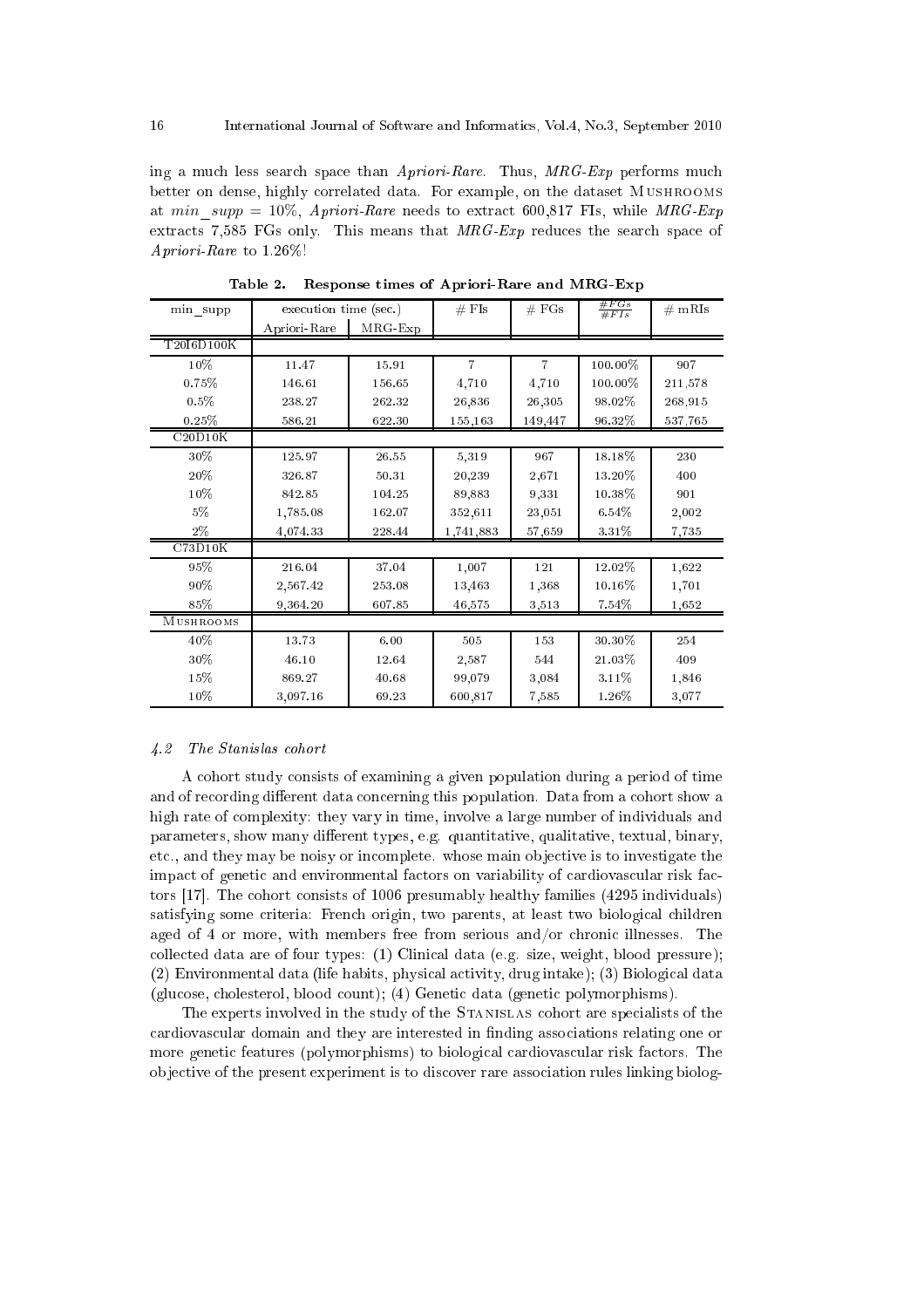ical risk factors and genetic polymorphisms. As a genetic polymorphism is defined as a variation in the DNA sequence occurring in at least one percent of the population, it is easily understandable that the frequency of the different genetic variants is relatively low in the Stanislas ohort, given that it is based on a healthy population. Therefore, this fully justifies an analysis based on rare association rules [25].

Here is an example of the extra
tion of a new biologi
al hypothesis derived from the study of the STANISLAS cohort. The objective of the experiment is to characterize the genetic profile of individuals presenting "metabolic syndrome" (depending on riteria su
h as waist ir
umferen
e, trigly
eride levels, HDL holesterol on
entration, blood pressure, and fasting glucose value). A horizontal projection allowed us to retain nine individuals with metabolic syndrome. Then, a vertical projection was applied on a set of chosen attributes. Rare association rules were computed and the set of extracted rules was mined for selecting rules with the attribute *metabolic* syndrome in the left or in the right hand side. In this way, an interesting extracted rule has been discovered:  $MS \Rightarrow APOB$  71ThrIle (support 9 and confidence 100%). This rule can be interpreted as "an individual presenting the metabolic syndrome is heterozygous for the APOB 71Thr/Ile polymorphism". This rule has been verified and validated using statistical tests, allowing us to conclude that the repartition of genotypes of the APOB71 polymorphism is significantly different when an individual presents metabolic syndrome or not, and suggests a new biological hypothesis: a subje
t possessing the rare allele for the APOB 71Thr/Ile polymorphism presents more frequently the metabolic syndrome. Other examples of rare rules can be found in [25].

### 4.3 Further experiments

We evaluated *BtB* on the four datasets mentioned before. Table 3 shows the different steps of finding exact mRG rules. The table contains the following columns: (1) Name of the dataset and minimum support values; (2) Number of frequent itemsets. It is only indicated to show the combinatorial explosion of FIs as  $min$  supp is lowered; (3) Number of mRGs whose support ex
eeds 0. Sin
e the total number of zero itemsets an be huge, we have de
ided to prune itemsets with support 0; (4) Number of non-singleton rare equivalen
e lasses that are found by using nonzero mRGs; (5) Number of found exa
t (non-zero) mRG rules; (6) Total runtime of the  $BtB$  algorithm, including input/output.

During the experiments we used two limits: a spa
e limit, whi
h was determined by the main memory of our test machine, and a time limit that we fixed as  $10,000$ se
onds. The value of the barrier is printed in bold in Table 3. For instan
e, in the database C73D10K using *Apriori* we were unable to extract any association rules with support lower than 65% because of hitting the time limit. However, changing to  $BtB$  at this min supp value, we managed to extract 3,675 exact mRG rules whose supports are *below*  $65\%$ . This result shows that our method is capable to find rare rules where frequent itemset mining algorithms fail.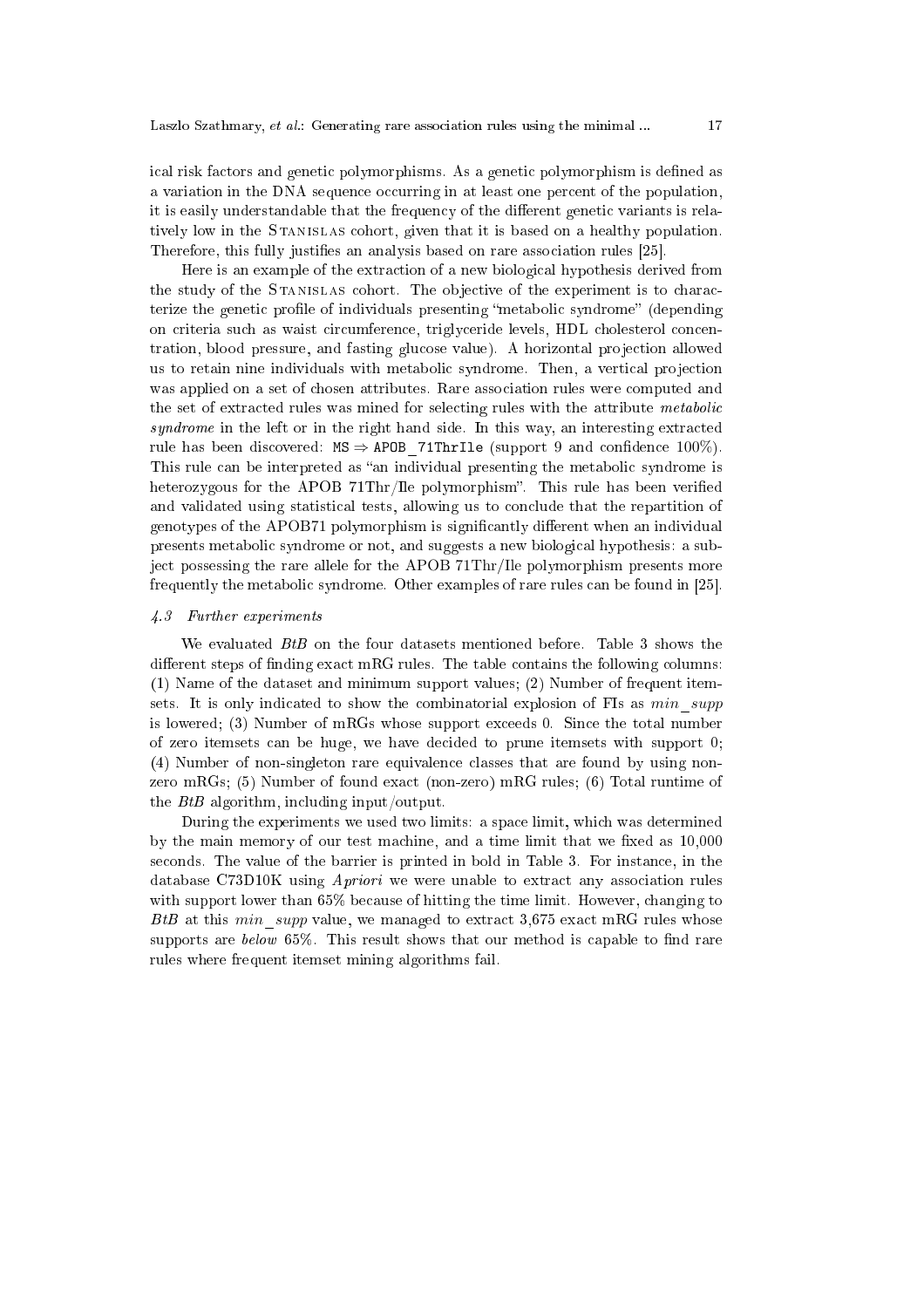| dataset         | $#$ FIs        | $#$ mRGs     | $#$ rare eq.   | $\# \; \text{mRG}$ | runtime of   |
|-----------------|----------------|--------------|----------------|--------------------|--------------|
| and             |                | $(non-zero)$ | classes        | rules              | the BtB alg. |
| min supp        |                |              | (non-zero,     | (exact)            | (sec.)       |
|                 |                |              | non-singleton) |                    |              |
| $D$ , 80%       | 5              | 6            | 3              | $5\overline{a}$    | 0.09         |
| T20I6D100K, 10% | $\overline{7}$ | 907          | 27             | 27                 | 25.36        |
| 0.75%           | 4,710          | 211,561      | 4,049          | 4,053              | 312.63       |
| 0.5%            | 26,836         | 268,589      | 16,100         | 16,243             | 742.40       |
| $0.25\%$        | 155,163        | 534,088      | 43,458         | 45,991             | 2,808.54     |
| C20D10K, 10%    | 89,883         | 837          | 778            | 837                | 102.09       |
| $1\%$           | 6,194,967      | 15,433       | 12,485         | 15,433             | 302.97       |
| 0.5%            | 15,602,883     | 33,266       | 25,165         | 33,266             | 401.41       |
| $0.25\%$        | 40,450,371     | 62,173       | 41,915         | 62,173             | 640.95       |
| C73D10K, 95%    | 1,007          | 1,622        | 1,570          | 1,622              | 59.10        |
| 75%             | 235,271        | 1.939        | 1,794          | 1,939              | 2,183.70     |
| 70%             | 572,087        | 2,727        | 2,365          | 2,727              | 4,378.02     |
| $\mathbf{65}\%$ | 1,544,691      | 3,675        | 2,953          | 3,675              | 9,923.94     |
| MUSHROOMS, 50%  | 163            | 147          | 139            | 147                | 3.38         |
| 10%             | 600,817        | 2,916        | 2,324          | 2,916              | 74.60        |
| $5\%$           | 4,137,547      | 7,963        | 5,430          | 7,963              | 137.86       |
| $1\%$           | 92,894,869     | 37,034       | 16,799         | 37,034             | 321.78       |

Table 3. Steps taken to find the exact mRG association rules

### 5 Con
lusion

Frequent asso
iation rule mining has been studied extensively in the past. The model used in all these studies, however, has always been the same, i.e. finding all rules that satisfy user-specified min supp and min conf constraints. However, in many ases, most rules with high support are obvious and/or well-known, and it is the rules of low support that provide interesting new insights.

In the first part of the paper, we presented an approach for rare itemset mining from a dataset. The traversal of the frequent zone in the spa
e is addressed by two different algorithms, a naïve one,  $A priori-Rare$ , which relies on  $A priori$  and hence enumerates all frequent itemsets; and an optimized one,  $MRG$ -Exp, which limits the onsiderations to frequent generators only. Experimental results prove the interest of the optimized method on dense, highly orrelated datasets.

In the second part of the paper, we presented a novel method to extract interesting rare association rules that remain *hidden* for conventional frequent itemset mining algorithms. To the best of our knowledge, this is the first method in the literature that can find strong but rare associations, i.e., local regularities in the data. These rules, called "mRG rules", have two merits. First, they are maximally informative in the sense that they have an ante
edent whi
h is a generator itemset whereas adding the consequent to it yields a closed itemset. Second, the number of these rules is minimal, i.e. the mRG rules constitute a compact representation of all highly confident asso
iations that an be drawn from the minimal rare itemsets.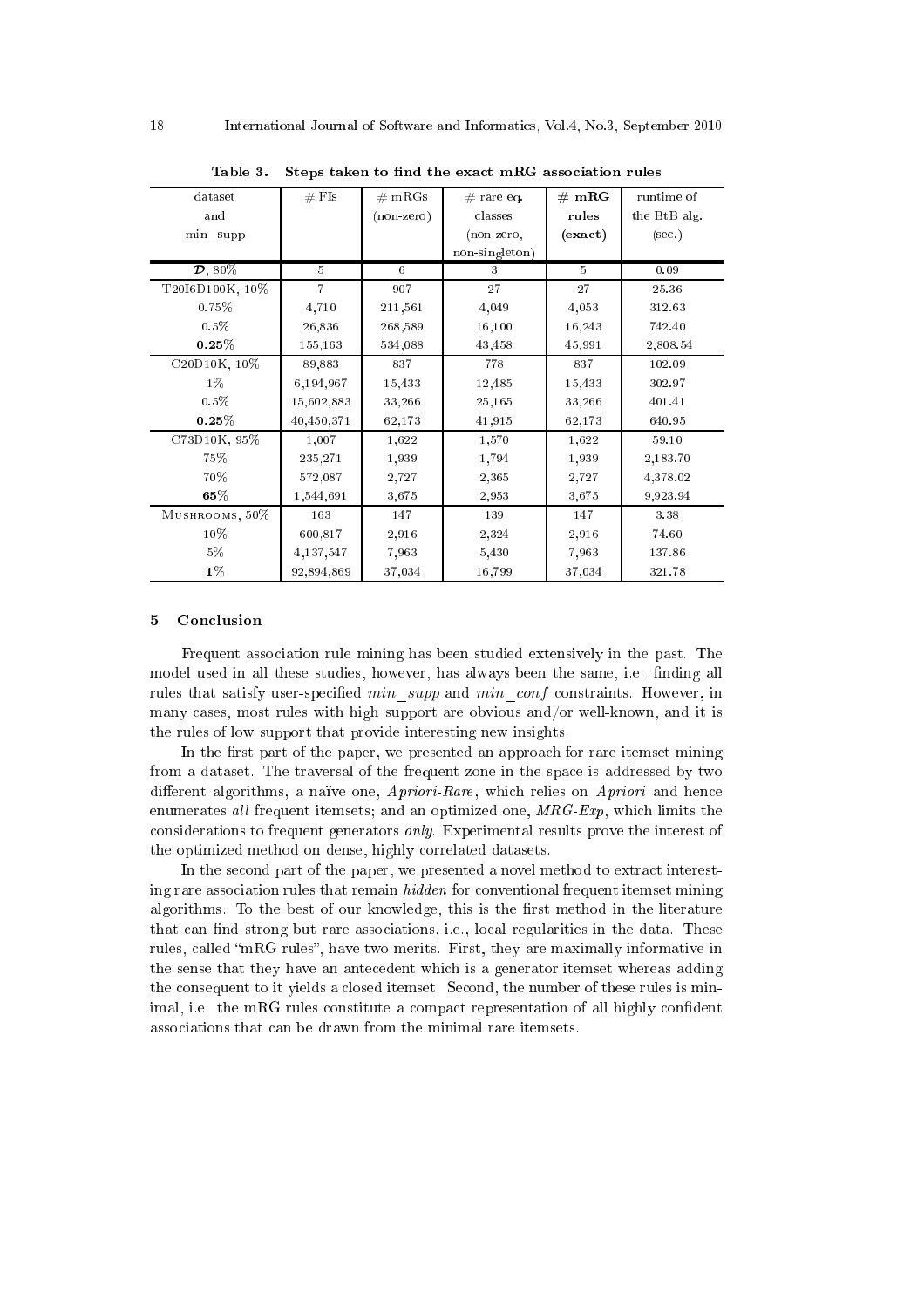### Referen
es

- [1] Boulicaut JF, Bykowski A, Rigotti C. Free-Sets: A Condensed Representation of Boolean Data for the Approximation of Frequency Queries. Data Mining and Knowledge Discovery, 2003, 7(1): 522.
- Berge C. Hypergraphs: Combinatorics of Finite Sets. North Holland, Amsterdam, 1989.
- $[3]$ Boros E, Gurvich V, Khachiyan L, et al. On maximal frequent and minimal infrequent sets in binary matrices. Annals of Mathematics and Artificial Intelligence, 2003, 39: 211-221.
- $[4]$ Bastide Y, Taouil R, Pasquier N, et al. Mining Frequent Patterns with Counting Inference. SIGKDD Explor. Newsl., 2000, 2(2): 66-75.
- [5] Calders T, Goethals B. Mining All Non-derivable Frequent Itemsets. Proc. of the 6th European Conference on Principles of Data Mining and Knowledge Discovery (PKDD '02). London, UK, 2002. Springer-Verlag. 2002. 74-85.
- [6] Davey BA, Priestley HA. Introduction to Lattices and Order. Cambridge University Press, 2nd edition. 2002. edition, 2002. The contract of the contract of the contract of the contract of the contract of the contract of
- [7] Gunopulos D, Khardon R, Mannila H, et al. Discovering all most specific sentences. ACM Trans. on Database Systems,  $2003, 28(2): 140-174$ .
- [8] Ganter B, Wille, R. Formal Concept Analysis: Mathematical Foundations. Springer, Berlin/Heidelberg, 1999.
- [9] Johnson DS, Papadimitriou CH. On generating all maximal independent sets. Information Processing Letters, 1988, 27(3): 119-123.
- [10] Koh YS, Rountree N. Finding Sporadic Rules Using Apriori-Inverse. Proc. of the 9th Pacific-Asia Conferen
e on Advan
es in Knowledge Dis
overy and Data Mining (PAKDD '05). Hanoi, Vietnam, LNCS3518. Springer, May 2005. 97-106.
- [11] Koh YS, Rountree N, O'Keefe R. Mining Interesting Imperfectly Sporadic Rules. Proc. of the 10th Pacific-Asia Conference on Advances in Knowledge Discovery and Data Mining (PAKDD '06), Singapore. LNCS3918. Springer. April 2006. 473-482.
- [12] Kryszkiewicz M. Representative Association Rules. Proc. of the 2nd Pacific-Asia Conference on Resear
h and Development in Knowledge Dis
overy and Data Mining (PAKDD '98). Melbourne, Australia, 1998. Springer-Verlag. 1998. 198-209.
- [13] Kryszkiewicz M. Concise Representation of Frequent Patterns Based on Disjunction-Free Generators. Proc. of the 2001 IEEE International Conference on Data Mining (ICDM '01). Washington, DC, 2001. IEEE Computer Society. 2001. 305-312.
- [14] Kryszkiewicz M. Concise Representations of Association Rules. Proc. of the ESF Exploratory Workshop on Pattern Detection and Discovery. 2002. 92-109.
- [15] Liu B, Hsu W, Ma Y. Mining Association Rules with Multiple Minimum Supports. Proc. of the 5th ACM SIGKDD International Conferen
e on Knowledge Dis
overy and Data Mining (KDD '99). New York, NY, USA, 1990. ACM Press. 1990. 337-341.
- [16] Liu H, Lu H, Feng L, et al. Efficient Search of Reliable Exceptions. Proc. of the 3rd Pacific-Asia Conferen
e on Methodologies for Knowledge Dis
overy and Data Mining (PAKDD '99). London, UK, 1999. Springer-Verlag. 1999. 194-203.
- [17] Mansour-Chemaly M, Haddy N, Siest G. Family studies: their role in the evaluation of genetic cardiovascular risk factors. Clin. Chem. Lab. Med., 2002.  $40(11)$ : 1085-1096.
- [18] Mannila H, Toivonen H. Levelwise Search and Borders of Theories in Knowledge Discovery. Data Mining and Knowledge Discovery, 1997, 1(3): 241-258.
- [19] Novak PK, Lavrac N, Webb GI. Supervised Descriptive Rule Discovery: A Unifying Survey of Contrast Set, Emerging Pattern and Subgroup Mining. Journal of Machine Learning Research, 2009, 10: 377403.
- [20] Okubo Y, Haraguchi M. An Algorithm for Extracting Rare Concepts with Concise Intents. 8th Intl. Conf. on Formal Concept Analysis (ICFCA '10). LNCS5986, Agadir, Morocco, 2010. Springer. 2010. 145-160.
- [21] Pasquier N, Bastide Y, Taouil R, et al. Efficient mining of association rules using closed itemset lattices. Inf. Syst., 1999, 24(1): 25-46.
- [22] Szathmary L, Maumus S, Petronin P, et al. Vers l'extraction de motifs rares. In: Ritschard G,